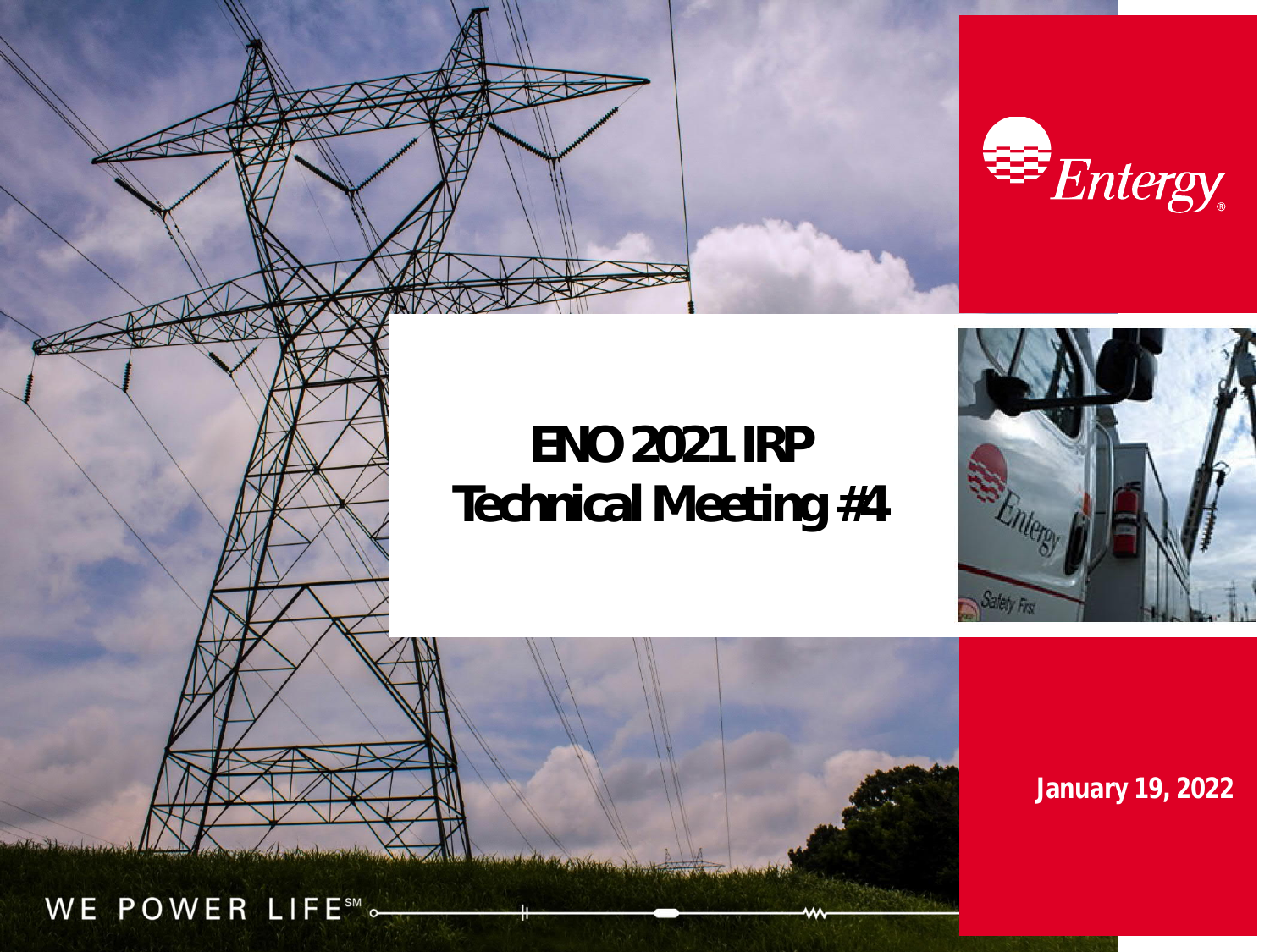**Goals**

- The Initiating Resolution (R-20-257) contemplates several goals for this Technical Meeting:
	- Review and discuss the Optimized Resource Portfolios selected through the Aurora capacity expansion modeling, and reach consensus on the subset of portfolios to be carried through the total supply cost analysis and cross testing;
	- Finalize the Scorecard Metrics initially presented at Technical Meeting #3;
	- Engage in an initial discussion regarding Energy Smart Program Years 13-15 (2023-2025).

。W E

POWER

### **Agenda**

- 1. Optimized Resource Portfolio Discussion and Downselection
- 2. Risk Assessment Discussion
- 3. Scorecard Metrics Discussion
- 4. Energy Smart PY 13-15 Program Discussion

2

5. Timeline and Next Steps

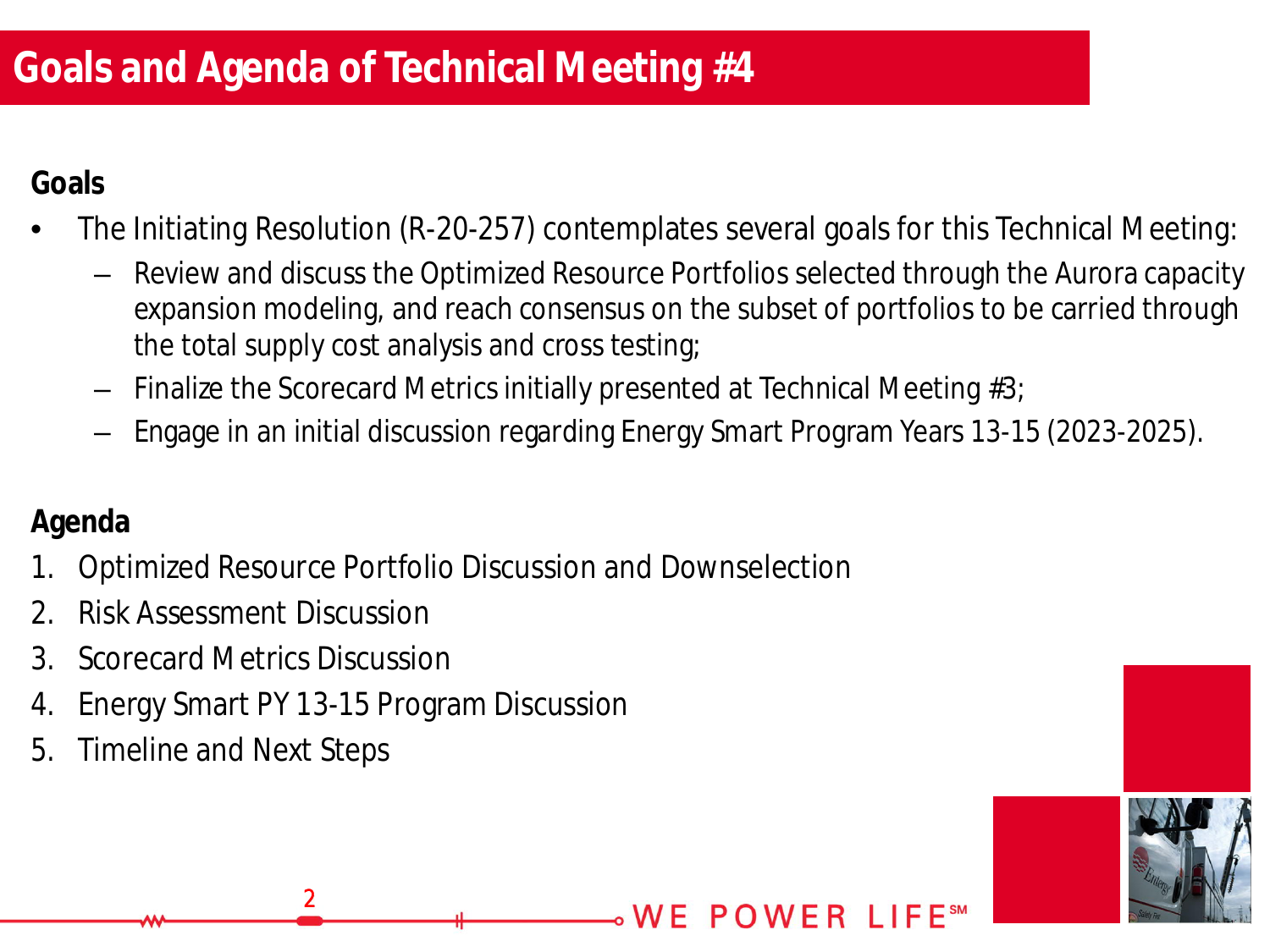# **Click to edit Master title style Technical Meeting #3 (8/12/21)—Follow Ups**

- **Planning Scenarios and Strategies**
	- Parties had further discussions regarding Planning Strategies to be analyzed under the Planning Scenarios finalized on 6/29/21.
	- The Parties reached consensus on 8/16/21 regarding four Planning Strategies to be modeled, two of which would include additional manual portfolios and one of which would include a sensitivity case.
	- The Stakeholders agreed to provide the Renewable LCOE values to be used in modeling the Stakeholder Strategy #4 and its associated sensitivity.
		- The final Excel file containing LCOE values was received from Simon Mahan on 9/13/21 and submitted to EPG for review.
		- On 10/4/21, EPG provided an Excel file converting the LCOE values to the \$/MW-week metric required for inputting the renewables costs into Aurora.
- **DSM Inputs**
	- After follow up discussions, GDS provided the necessary EE and DR input files for EPG to use in modeling Stakeholder Strategy #4 on 9/13 and 9/15/21, respectively.
- **Scorecard Draft Template**

3

– ENO presented a draft Scorecard modeled on the 2018 IRP for review and comment. There was discussion regarding updates to account for the RCPS and the Advisors indicated they would review further and consider proposed edits.

⊸WE POWER LIFE℠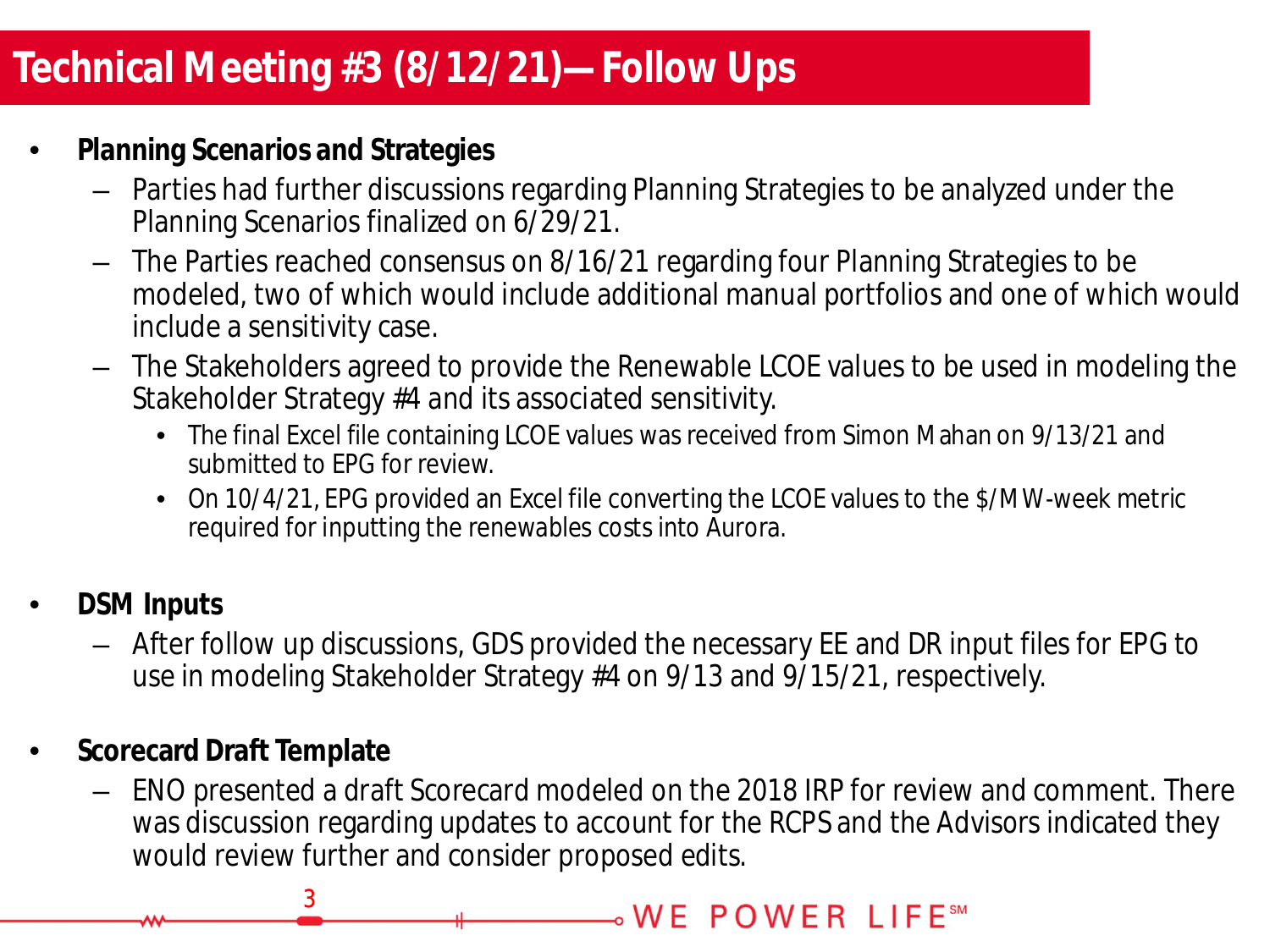# **Section 1 Optimized Resource Portfolios**

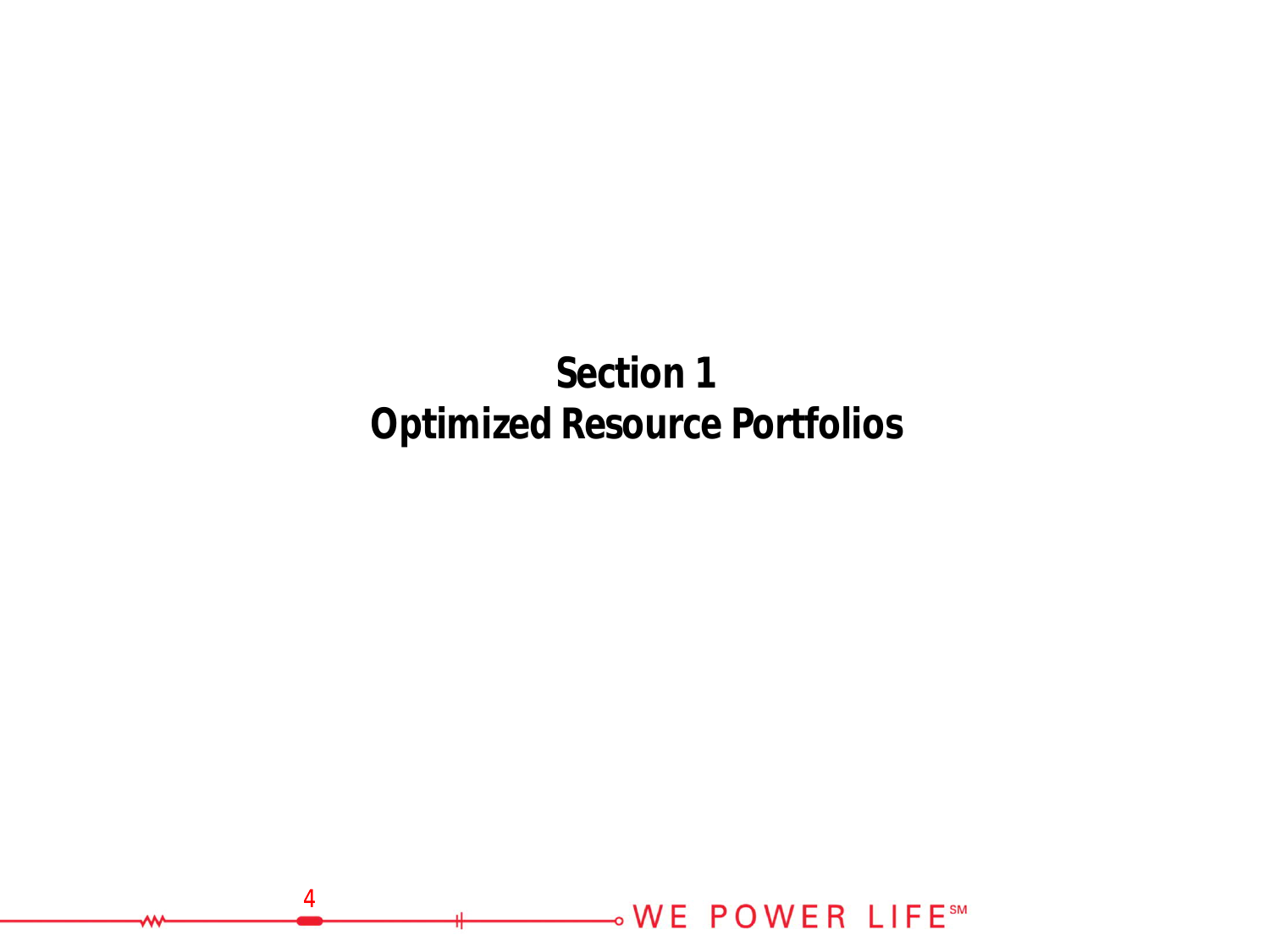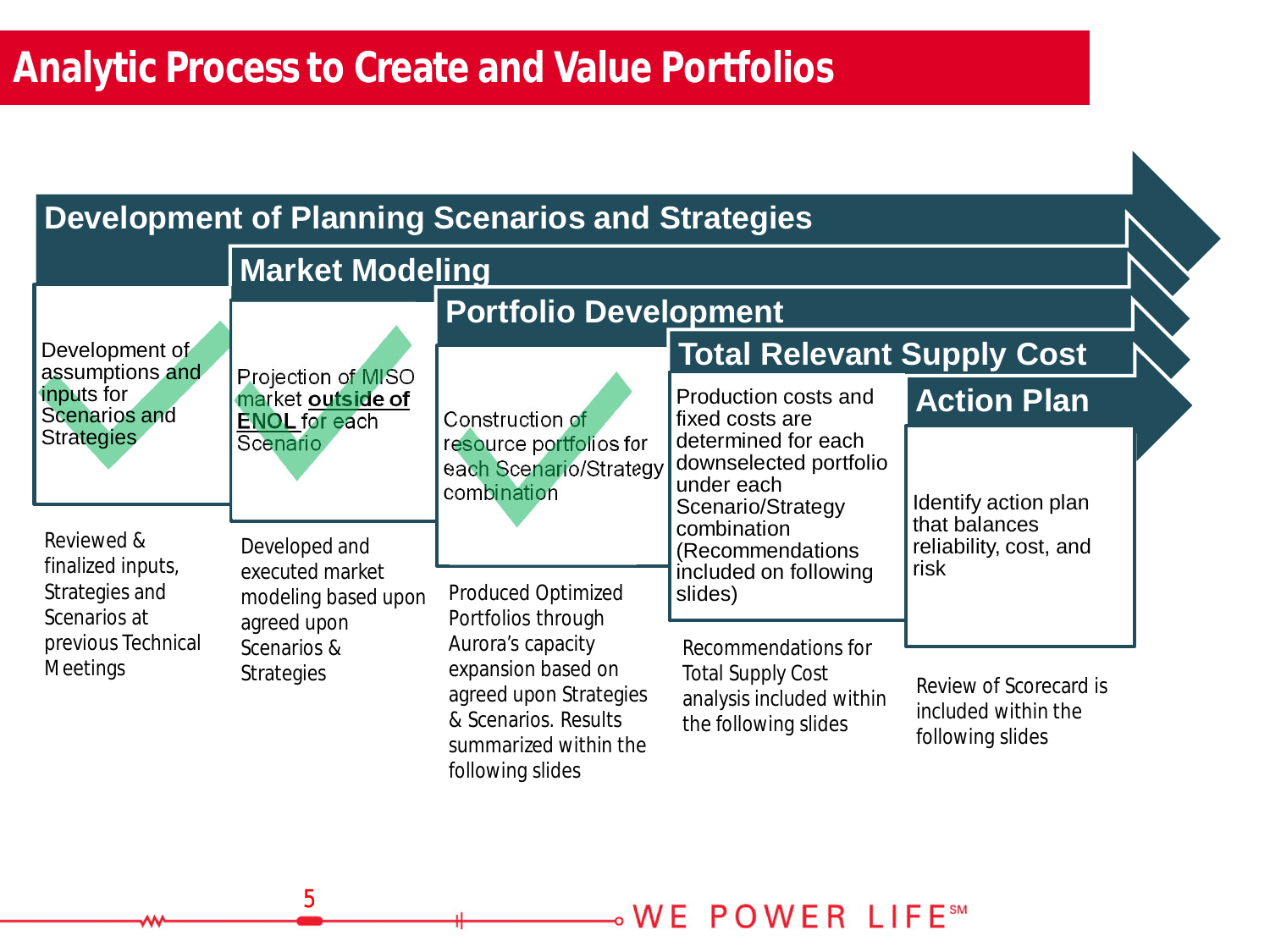## **Click to edit Master title style 2021 IRP Planning Scenarios—Finalized 6/29/21**

6

|                                                                   | Scenario 1                                         | <b>Scenario 2</b>                                  | <b>Scenario 3</b>                                   |
|-------------------------------------------------------------------|----------------------------------------------------|----------------------------------------------------|-----------------------------------------------------|
| <b>Description</b>                                                | Reference                                          | <b>Decentralized Focus</b><br>(DSM & renewables)   | <b>Stakeholder</b>                                  |
| Peak / Energy Load Growth                                         | Reference                                          | Low                                                | High                                                |
| Basis of DR / EE / DER Additions<br>(Adjustment to Load)          | Entergy (Medium)                                   | Entergy (High)                                     | Entergy (High)                                      |
| <b>Natural Gas Prices</b><br>(Levelized Real, 2021\$/MMBtu)       | Reference                                          | Low                                                | High                                                |
| <b>Market Coal Retirements</b>                                    | Reference<br>$(60 \text{ years})$                  | Accelerated<br>$(55 \text{ years})$                | Accelerated<br>$(30$ Years)                         |
| <b>Legacy Gas Fleet Retirements</b>                               | Reference<br>$(60 \text{ years})$                  | Accelerated<br>$(55 \text{ years})$                | Accelerated<br>(30 Years)                           |
| <b>CO2 Tax Assumption</b><br>(Levelized Real, 2021\$/short ton)   | Reference                                          | Reference                                          | High                                                |
| <b>New-Build Resource Alignment with</b><br><b>MTEP Future #3</b> | No, Aurora capacity<br>expansion tool will be used | No, Aurora capacity<br>expansion tool will be used | Yes, via a manual MISO<br>market portfolio buildout |
| <b>Renewable Resource Costs</b>                                   | <b>Entergy Technology</b><br>Assessment            | <b>Entergy Technology</b><br>Assessment            | <b>NREL 2020 ATB</b>                                |

**.WE POWER LIFE<sup>SM</sup>**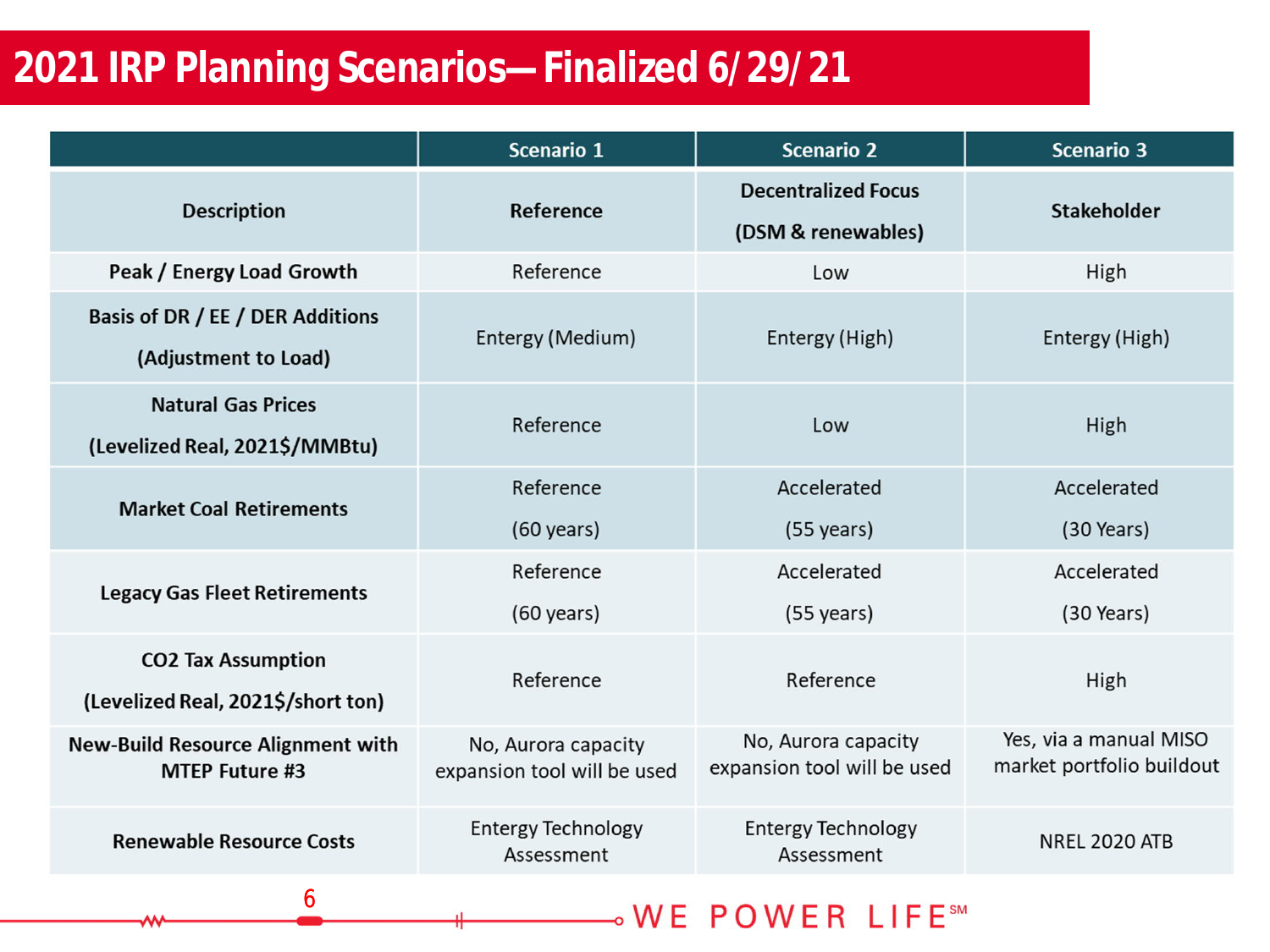### **title styles in the style**<br><u>Title style style style style style style style i style style style style style style style style style style st</u> **2021 IRP Planning Strategies—Finalized 8/16/21**

|                                                         | Strategy 1                                                                                                                         | Strategy 2                                                                                                               | Strategy 3                                                                                                                                                                              | Strategy 4                                                                                                                                                                                                                               |
|---------------------------------------------------------|------------------------------------------------------------------------------------------------------------------------------------|--------------------------------------------------------------------------------------------------------------------------|-----------------------------------------------------------------------------------------------------------------------------------------------------------------------------------------|------------------------------------------------------------------------------------------------------------------------------------------------------------------------------------------------------------------------------------------|
| Description                                             | Least Cost Planning                                                                                                                | <b>But For RCPS</b><br>(Reference)                                                                                       | <b>RCPS Compliance</b>                                                                                                                                                                  | <b>Stakeholder Strategy</b>                                                                                                                                                                                                              |
| Resource<br>Portfolio<br>Criteria<br>and<br>Constraints | Meet long-term Planning<br>Reserve Margin (PRM) target<br>using least-cost resource<br>portfolio of supply and DSM<br>resources    | Include a portfolio of DSM<br>programs that meet the Council's<br>stated 2% goal and determine<br>remaining needs        | Include a portfolio of DSM programs<br>that meet the Council's stated 2%<br>goal and determine remaining<br>needs in compliance with RCPS<br>policy goals                               | Include a portfolio of DSM<br>programs that meet the Council's<br>stated 2% goal and determine<br>remaining needs in compliance<br>with RCPS policy goals; NREL 2020<br>ATB LCOE values for renewables<br>costs provided by Stakeholders |
| Objective                                               | Assess demand- and supply-side<br>alternatives to meet projected<br>capacity needs with a focus on<br>total relevant supply costs. | Design a portfolio that includes a<br>set of potential DSM programs<br>intended to meet the Council's<br>stated 2% goal. | Design a portfolio that includes a<br>set of potential DSM programs<br>intended to meet the Council's<br>stated 2% goal.<br>Excludes new resources that would<br>not be RCPS compliant. | Design a portfolio that includes a<br>set of potential DSM programs<br>intended to meet the Council's<br>stated 2% goal.<br>Excludes new resources that would<br>not be RCPS compliant.                                                  |
| <b>DSM</b> Input<br>Case                                | Reference Case<br>(Guidehouse)                                                                                                     | 2% Program Case<br>(Guidehouse)                                                                                          | 2% Program Case<br>(Guidehouse)                                                                                                                                                         | High Case<br>(GDS)                                                                                                                                                                                                                       |
| Manual<br>Portfolio                                     | Alternative Deactivation -<br>Union Power Station (2025) <sup>1</sup><br>(Manual Portfolio 1a)                                     | N/A                                                                                                                      | N/A                                                                                                                                                                                     | Alternative Deactivation -<br>Union Power Station (2025) <sup>2</sup><br>(Manual Portfolio 4a)                                                                                                                                           |
| Sensitivity                                             | N/A                                                                                                                                | N/A                                                                                                                      | N/A                                                                                                                                                                                     | Lower renewables costs provided<br>by Stakeholders <sup>3</sup><br>(Sensitivity 4b)                                                                                                                                                      |

<sup>1</sup> An additional manual portfolio informed by the optimized portfolio developed under Strategy 1 and Scenario 1 ("Manual Portfolio 1a") will be developed.

<sup>2</sup> An additional manual portfolio informed by the optimized portfolio developed under Strategy 4 and Scenario 3 ("Manual Portfolio 4a") will be developed.

<sup>3</sup>A sensitivity using the alternative cost assumptions provided by the Stakeholders on the resources identified in the optimized portfolio developed under Strategy 4 and Scenario 3 ("Sensitivity 4b").7 ∘WE POWER LIFESM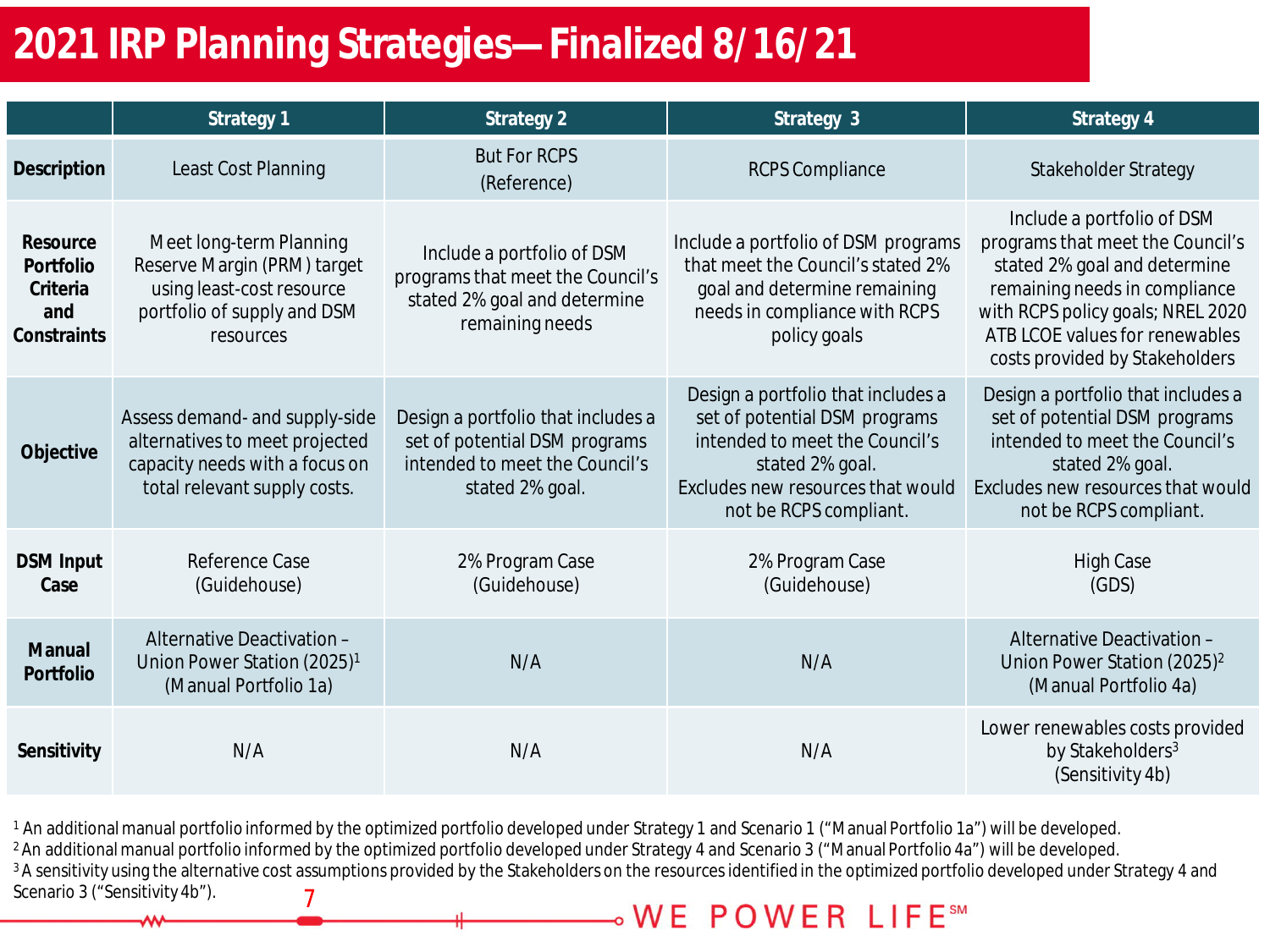**Process**

- **For each Scenario and Strategy combination, portfolios are optimized in Aurora capacity expansion using constraints and assumptions**
- **Three Scenarios and four Strategies produced twelve optimized portfolios**
- **Stakeholders work together to narrow down the twelve portfolios created in capacity expansion to no more than five to be cross-tested across the three Scenarios**
- **Limiting to five necessary to maintain the IRP schedule**

8

• **The objective of portfolio downselection for cross-testing is to identify a diverse, representative range of potential portfolios, which when tested across each of the Scenarios will provide more information regarding how portfolios' total supply costs change under the different assumptions of the three Scenarios**

**Observations**

- **No fossil-fired resources selected in any of the twelve portfolios**
- **Each portfolio is composed of renewable and storage resources in differing amounts and timing**
- **Each 150 MW Hybrid resource equals 100 MW Solar and 50 MW Storage resulting in resource components that are similar to standalone solar and storage additions**

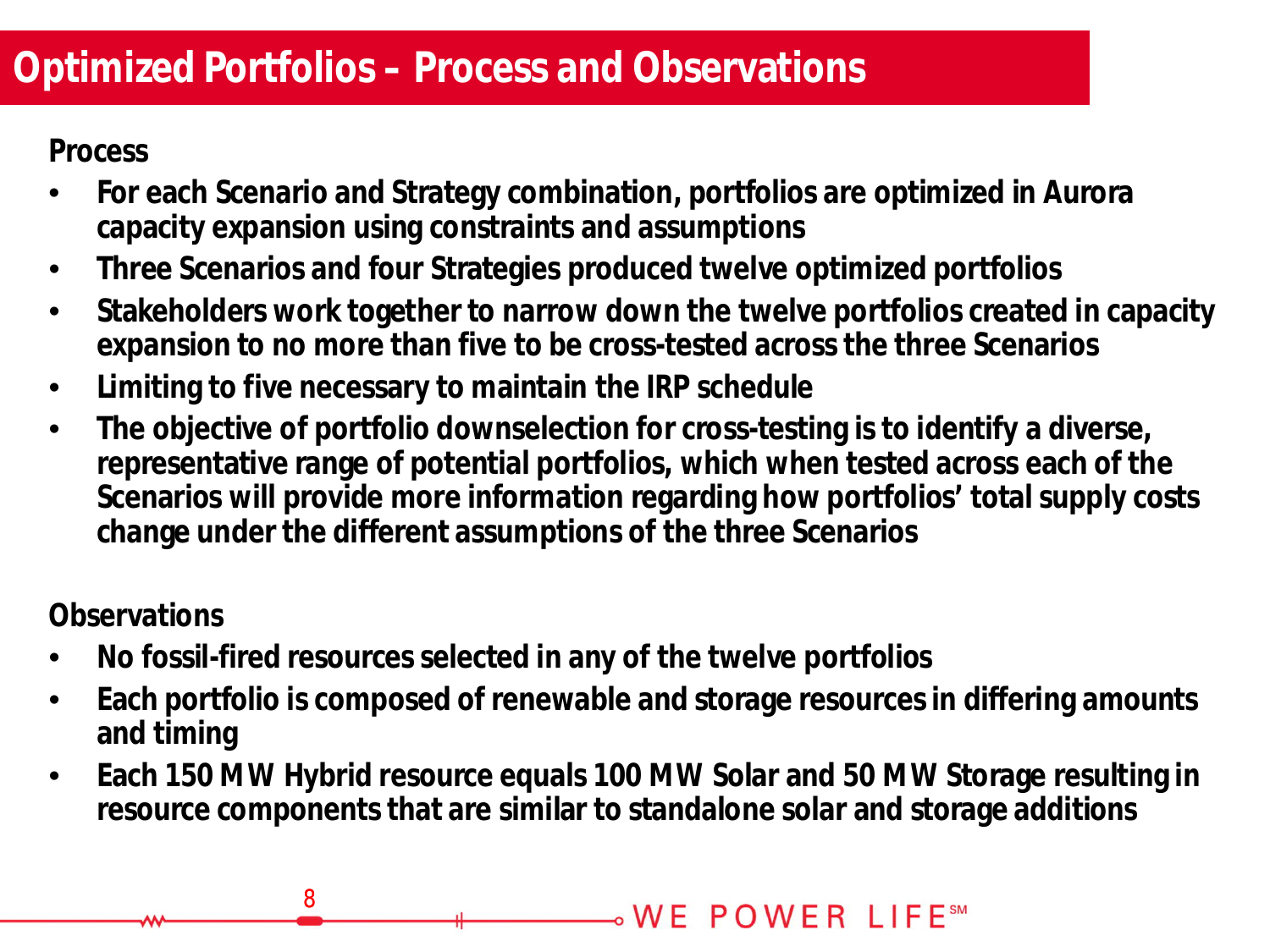## **title style Capacity Expansion Portfolios**

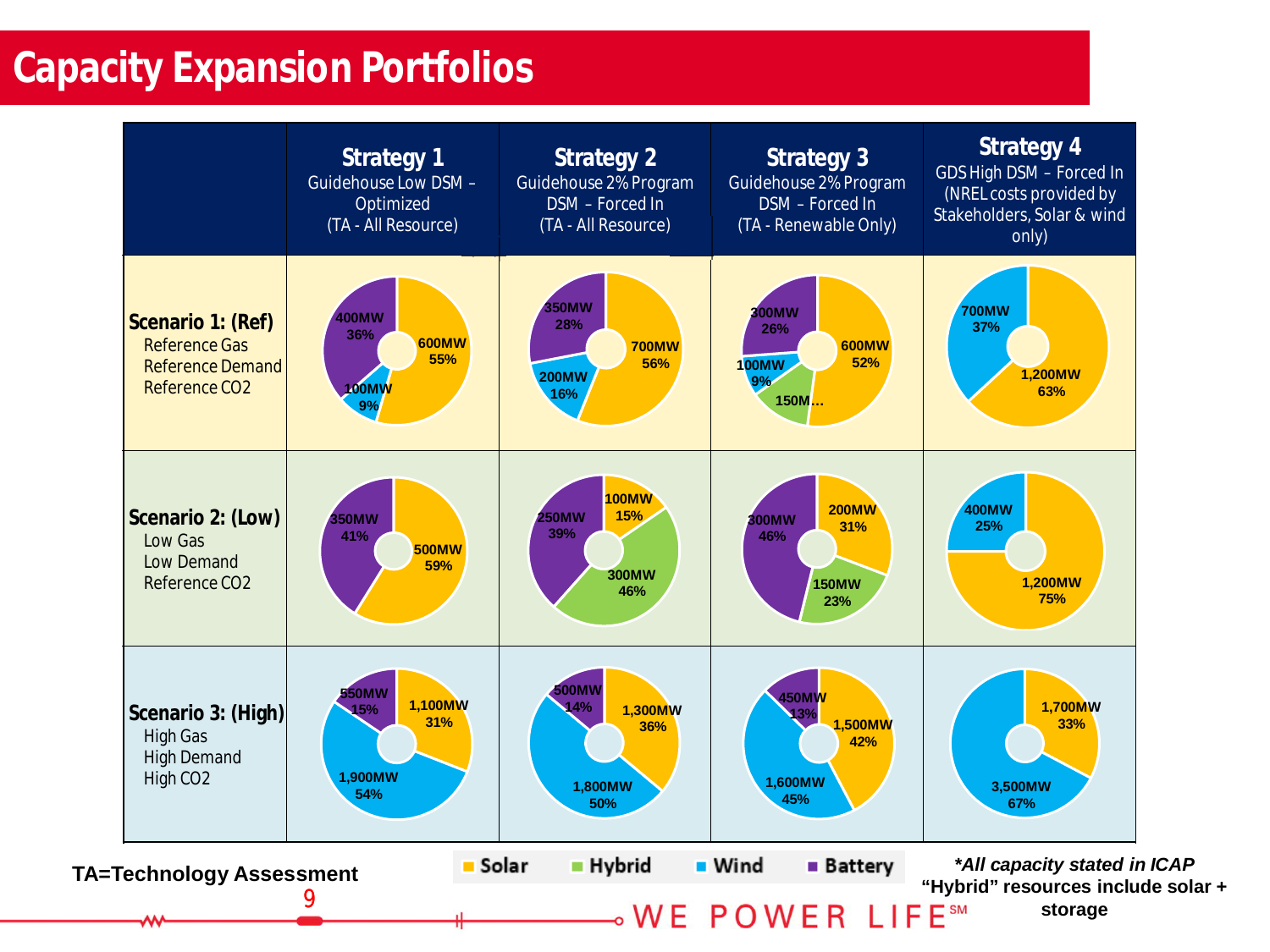# Strategy 1 – Capacity Expansion Portfolios









| Resource      | Year | Installed Cap (MW) |
|---------------|------|--------------------|
| Solar/Battery | 2033 | 400/350            |
| Solar         | 2034 | 100                |
| Solar         | 2035 | 100                |
| Wind/Battery  | 2041 | 100/50             |

| Resource      | Year | Installed Cap (MW) |
|---------------|------|--------------------|
| Solar/Battery | 2033 | 300/350            |
| Solar         | 2038 | 100                |
| Solar         | 2041 | 100                |

Solar - Hybrid **U** Wind **Battery** 

| Resource               | Year | Installed Cap (MW) |
|------------------------|------|--------------------|
| Solar/Battery          | 2031 | 200/50             |
| Battery                | 2032 | 50                 |
| Wind/Solar/<br>Battery | 2033 | 200/700/250        |
| Battery                | 2034 | 100                |
| Solar/Battery          | 2035 | 100/50             |
| Wind                   | 2036 | 300                |
| Wind                   | 2037 | 100                |
| Wind/Battery           | 2038 | 300/50             |
| Wind/Solar             | 2039 | 100/100            |
| Wind                   | 2040 | 300                |
| Wind                   | 2041 | 600                |

### **.WE POWER LIFE<sup>SM</sup>**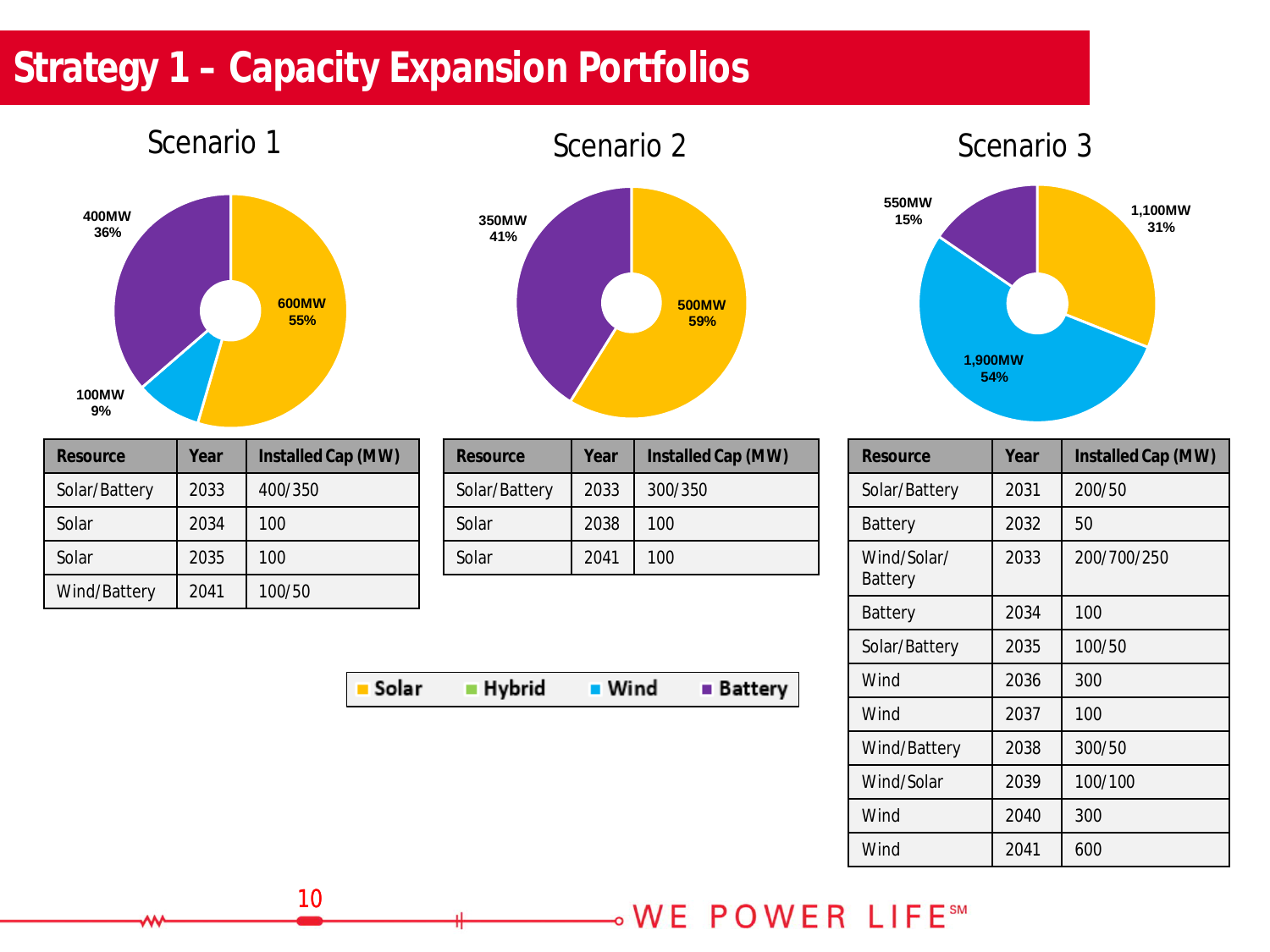## Strategy 2 – Capacity Expansion Portfolios

### Scenario 1 Scenario 2 Scenario 2 Scenario 3 **700MW 56% 200MW 350MW 28%**

**16%**

| Scenario z          |                                     |
|---------------------|-------------------------------------|
| <b>250MW</b><br>39% | 100MW<br>15%<br><b>300MW</b><br>46% |
|                     |                                     |

| Resource       | Year | Installed Cap (MW) |
|----------------|------|--------------------|
| Solar/Battery  | 2033 | 500/300            |
| Solar          | 2034 | 100                |
| <b>Battery</b> | 2035 | 50                 |
| Wind           | 2038 | 200                |
| Solar          | 2041 | 100                |

| Resource           | Year | Installed Cap (MW) |
|--------------------|------|--------------------|
| Hybrid/<br>Battery | 2033 | 300/250            |
| Solar              | 2038 | 100                |

Solar ■ Hybrid **Nind Battery** 



| Resource               | Year | Installed Cap (MW) |
|------------------------|------|--------------------|
| Solar/Battery          | 2031 | 100/50             |
| <b>Battery</b>         | 2032 | 50                 |
| Wind/Solar/<br>Battery | 2033 | 200/500/350        |
| Solar                  | 2034 | 300                |
| Wind                   | 2035 | 300                |
| Battery                | 2036 | 50                 |
| Wind                   | 2037 | 200                |
| Wind                   | 2038 | 300                |
| Wind/Solar             | 2039 | 200/100            |
| Wind                   | 2040 | 300                |
| Wind/Solar             | 2041 | 300/300            |

### **.WE POWER LIFE<sup>SM</sup>**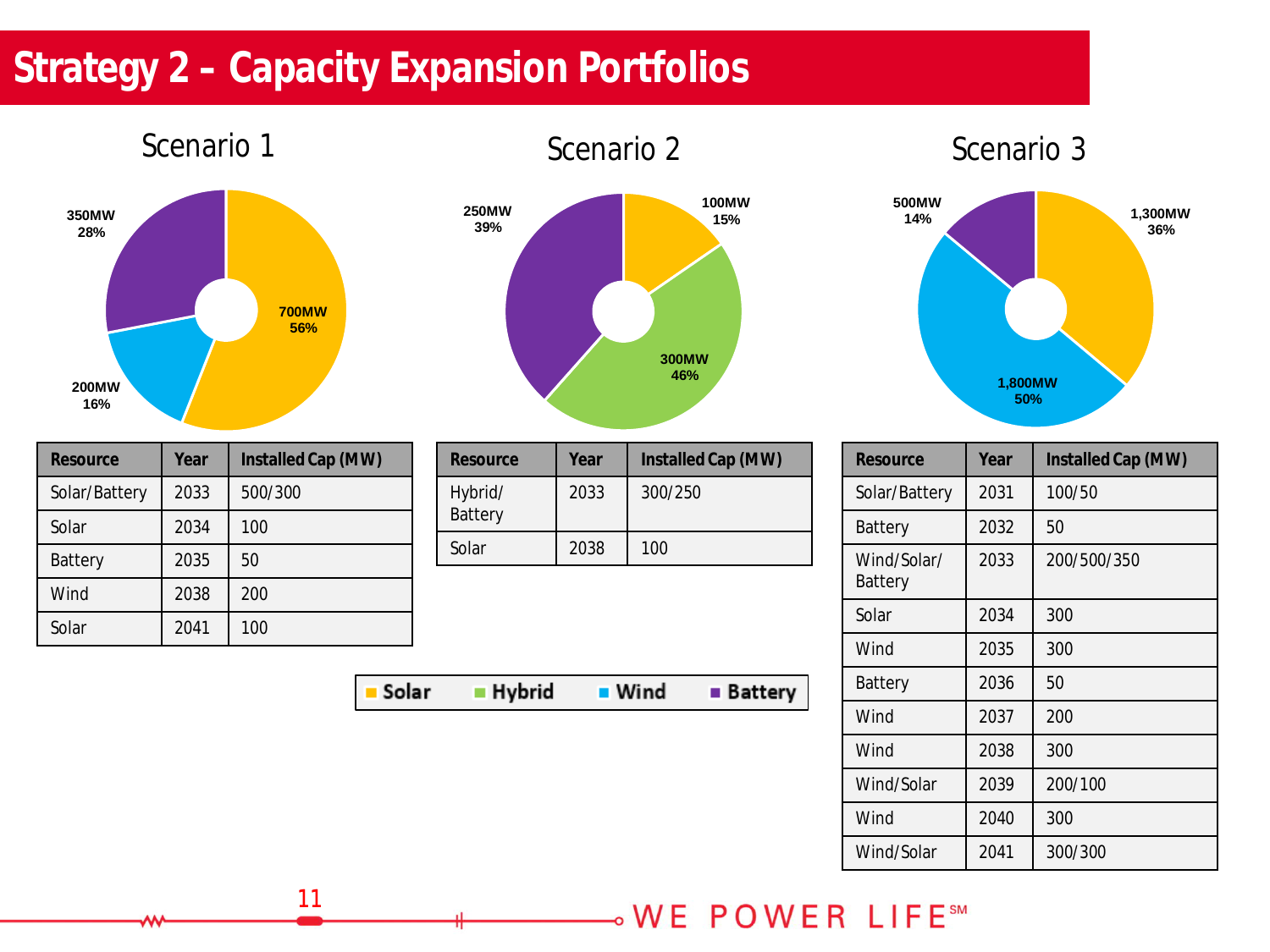## Strategy 3 – Capacity Expansion Portfolios



| Resource                 | Year | Installed Cap (MW) |
|--------------------------|------|--------------------|
| Solar/Battery/<br>Hybrid | 2033 | 400/250/150        |
| <b>Battery</b>           | 2034 | 50                 |
| Solar                    | 2038 | 100                |
| Wind/Solar               | 2041 | 100/100            |



| Resource                 | Year | Installed Cap (MW) |
|--------------------------|------|--------------------|
| Solar/Battery/<br>Hybrid | 2033 | 100/300/150        |
| Solar                    | 2034 | 100                |





| Resource               | Year | Installed Cap (MW) |
|------------------------|------|--------------------|
| Wind/Solar             | 2031 | 100/300            |
| Solar                  | 2032 | 100                |
| Wind/Solar/B<br>attery | 2033 | 200/400/350        |
| Solar/Battery          | 2034 | 100/50             |
| Solar                  | 2035 | 200                |
| Wind                   | 2036 | 200                |
| Wind/Battery           | 2037 | 100/50             |
| Wind/Solar             | 2038 | 200/100            |
| Wind                   | 2039 | 300                |
| Wind                   | 2040 | 300                |
| Wind/Solar             | 2041 | 200/300            |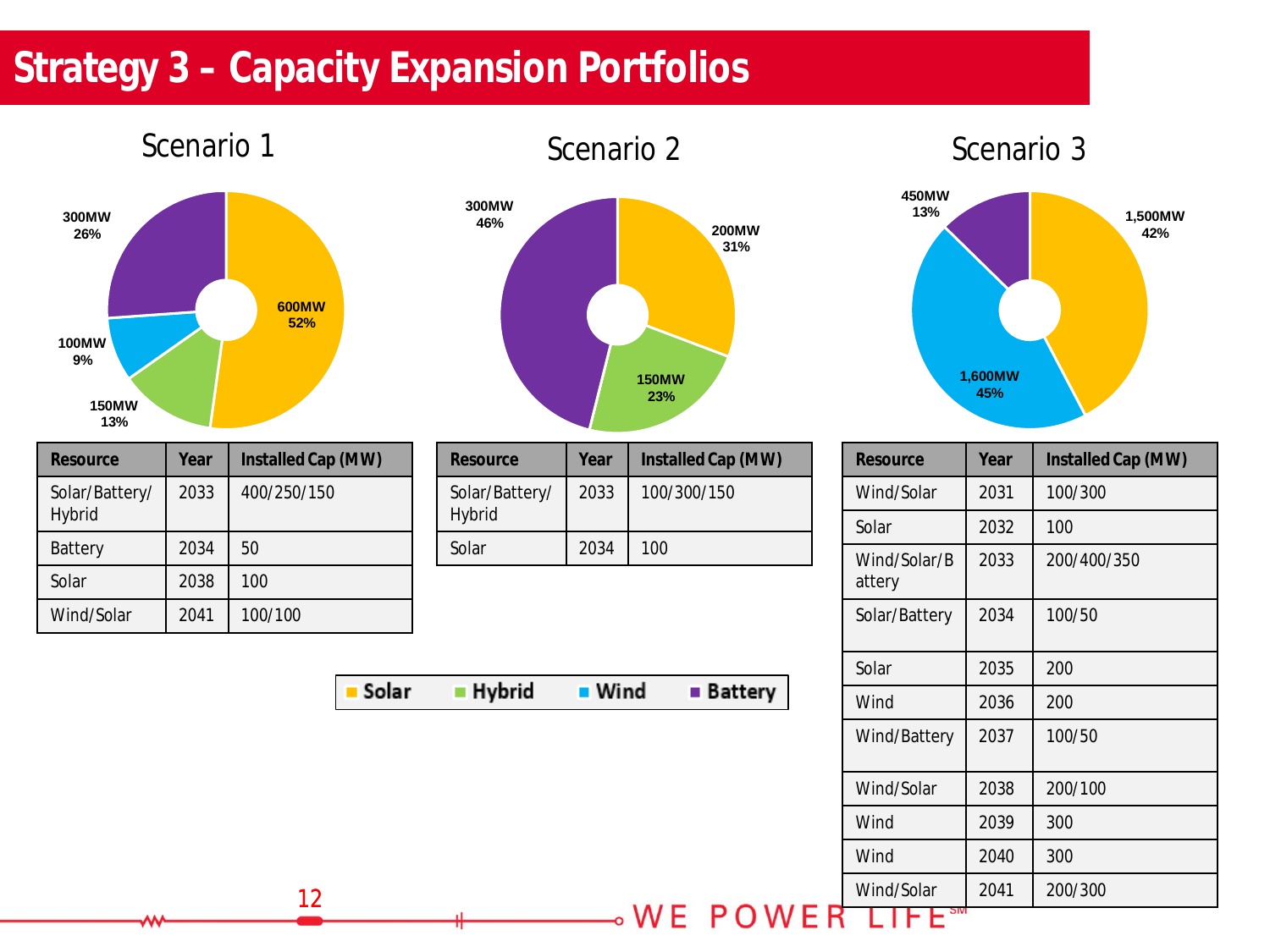# Strategy 4 – Capacity Expansion Portfolios



| Resource   | Year | Installed Cap (MW) |
|------------|------|--------------------|
| Wind/Solar | 2033 | 300/1100           |
| Wind/Solar | 2034 | 100/100            |
| Wind       | 2035 | 100                |
| Wind       | 2038 | 200                |



| Resource   | Year | Installed Cap (MW) |
|------------|------|--------------------|
| Wind/Solar | 2033 | 100/1100           |
| Wind/Solar | 2034 | 100/100            |
| Wind       | 2035 | 100                |
| Wind       | 2038 | 100                |





| Resource   | Year | Installed Cap (MW) |
|------------|------|--------------------|
| Wind       | 2031 | 400                |
| Wind       | 2032 | 200                |
| Wind/Solar | 2033 | 100/1500           |
| Wind/Solar | 2034 | 200/200            |
| Wind       | 2035 | 500                |
| Wind       | 2036 | 300                |
| Wind       | 2037 | 300                |
| Wind       | 2038 | 400                |
| Wind       | 2039 | 300                |
| Wind       | 2040 | 300                |
| Wind       | 2041 | 500                |

### NE POWER LIFESM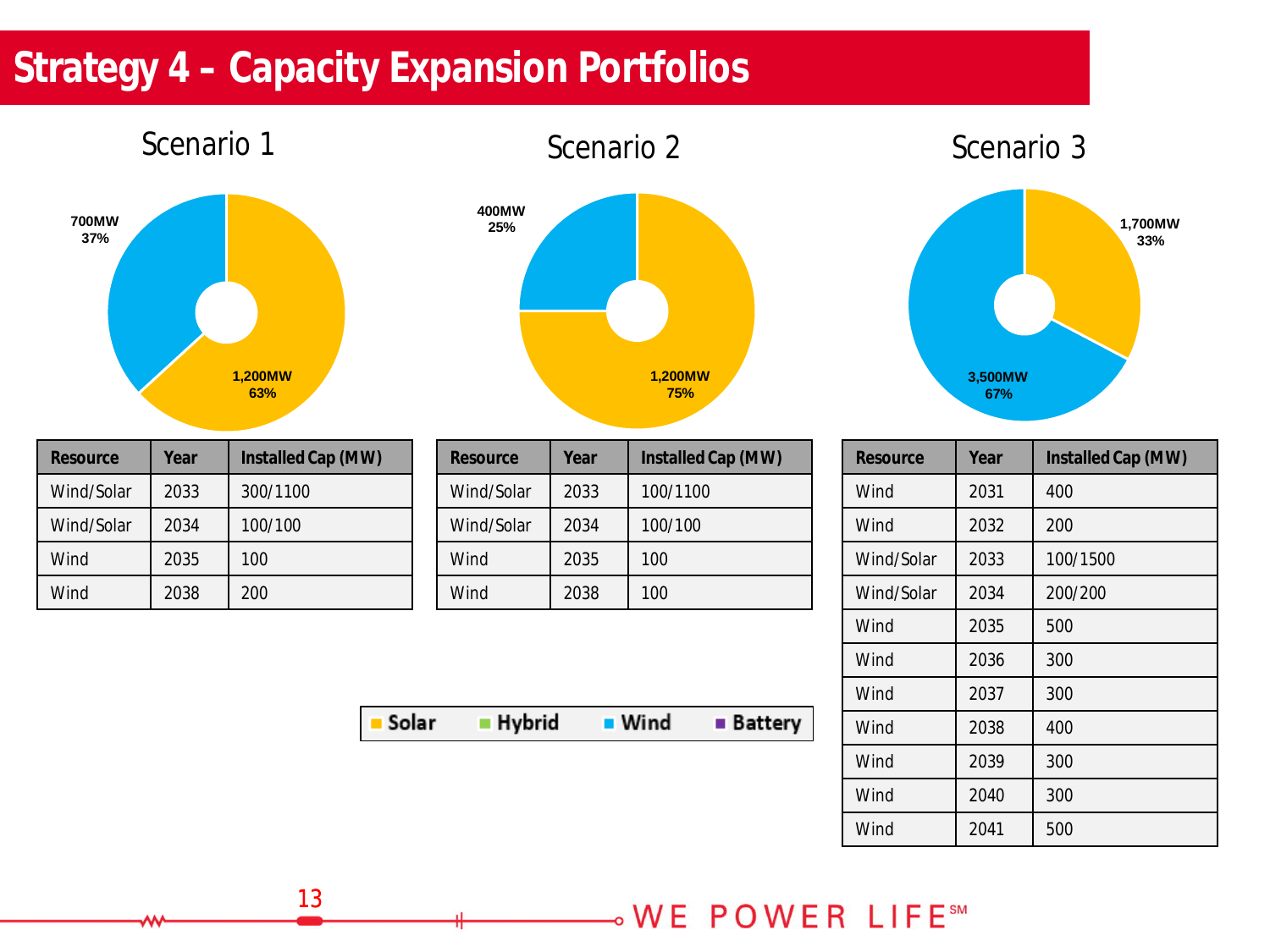## **Capacity Expansion Portfolios and Proposed Downselections**

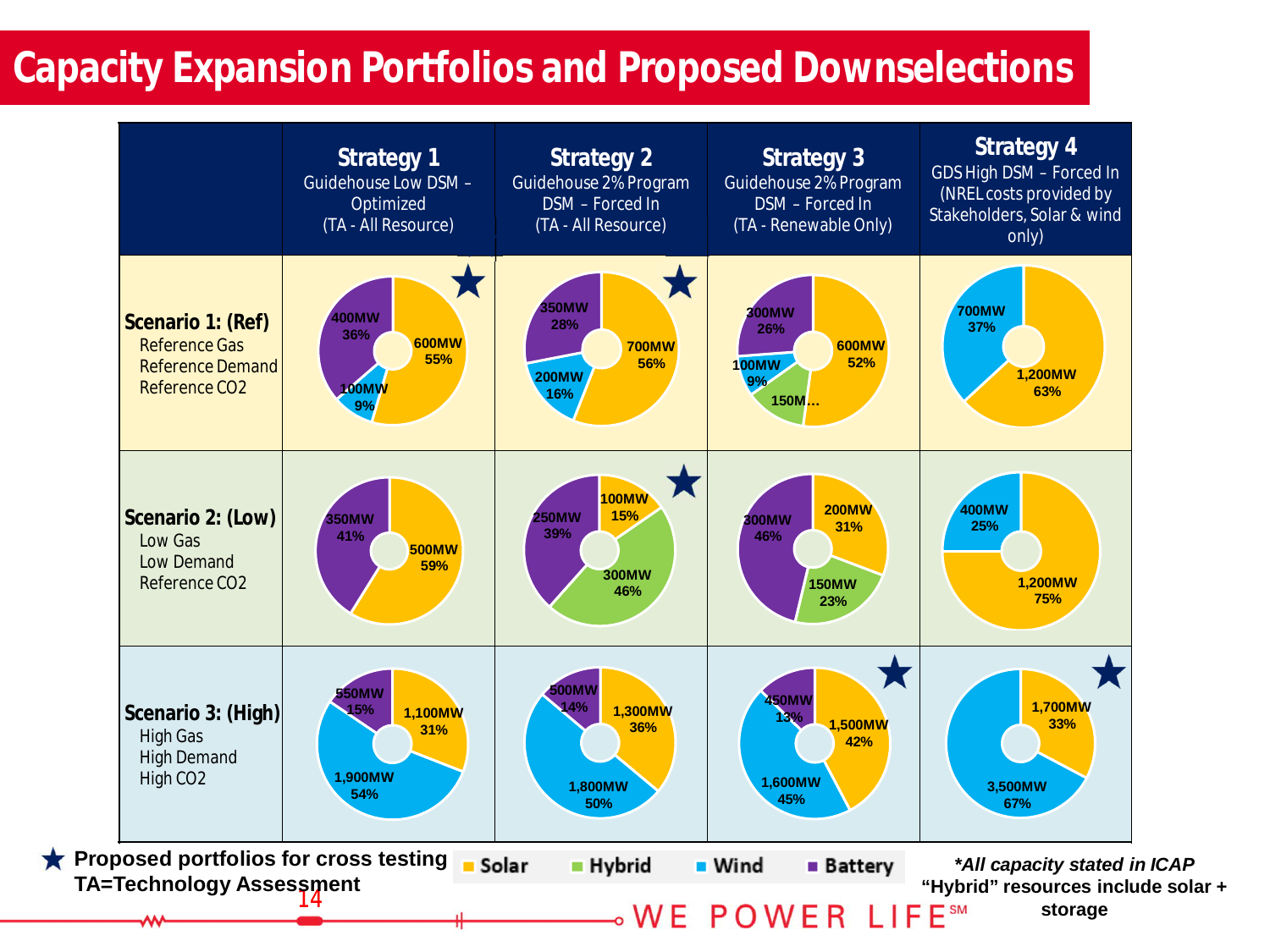## **Manual Portfolios and Stakeholder Sensitivity**

- **Manual Portfolio 1a and 4a—Objective and Assumptions**
	- Accelerate Union deactivation assumption from 2033 to 2025 and pull forward resources identified in the optimized portfolios developed under Scenario 1/Strategy 1 (Manual Portfolio 1a) and Scenario 3/Strategy 4 (Manual Portfolio 4a), respectively, to maintain target reserve margin.
	- Each manual portfolio will only be tested under the Scenario in which the associated optimized portfolio was created in order to produce Total Relevant Supply Costs.
- **Sensitivity 4b—Objective and Assumptions**
	- A sensitivity using the alternative renewables cost assumptions provided by the Stakeholders on the resources identified in the optimized portfolio developed under Scenario 3/Strategy 4 (Sensitivity 4b).
	- The sensitivity will only be tested under the Scenario in which the associated optimized portfolio was created (i.e., Scenario 3) in order to produce Total Relevant Supply Costs.

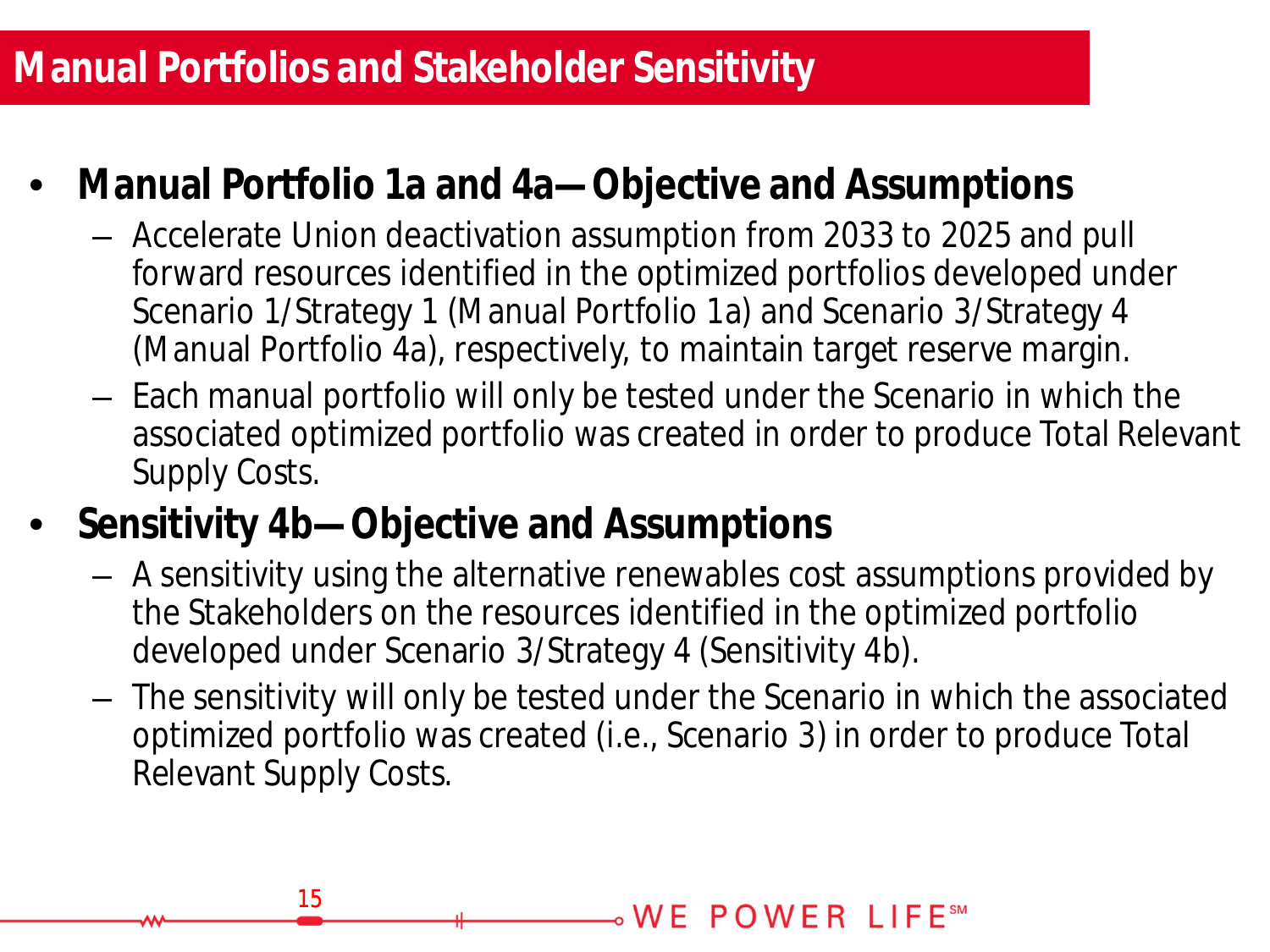## **title style Manual Portfolios**

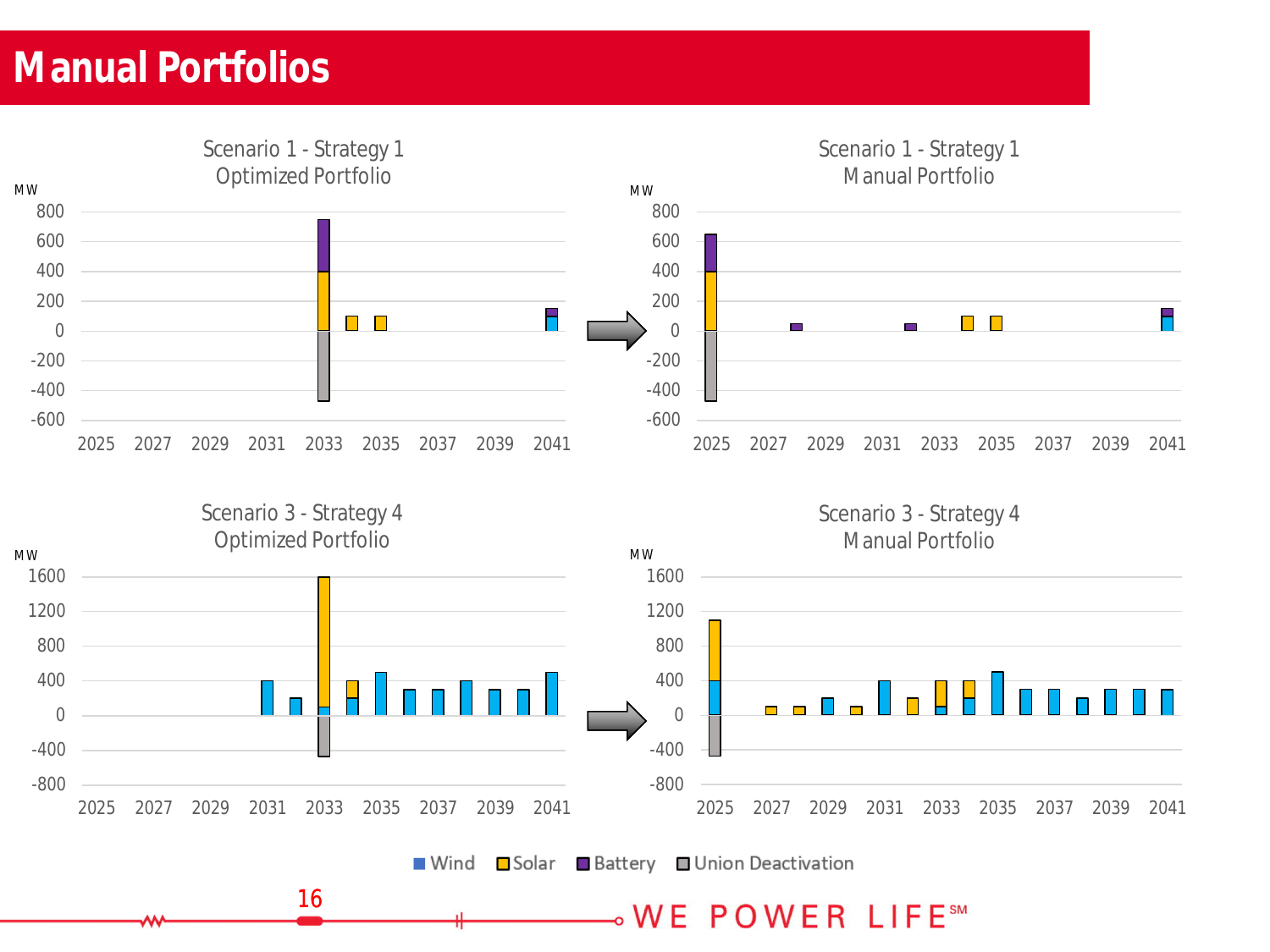**Section 2 Risk Assessment**

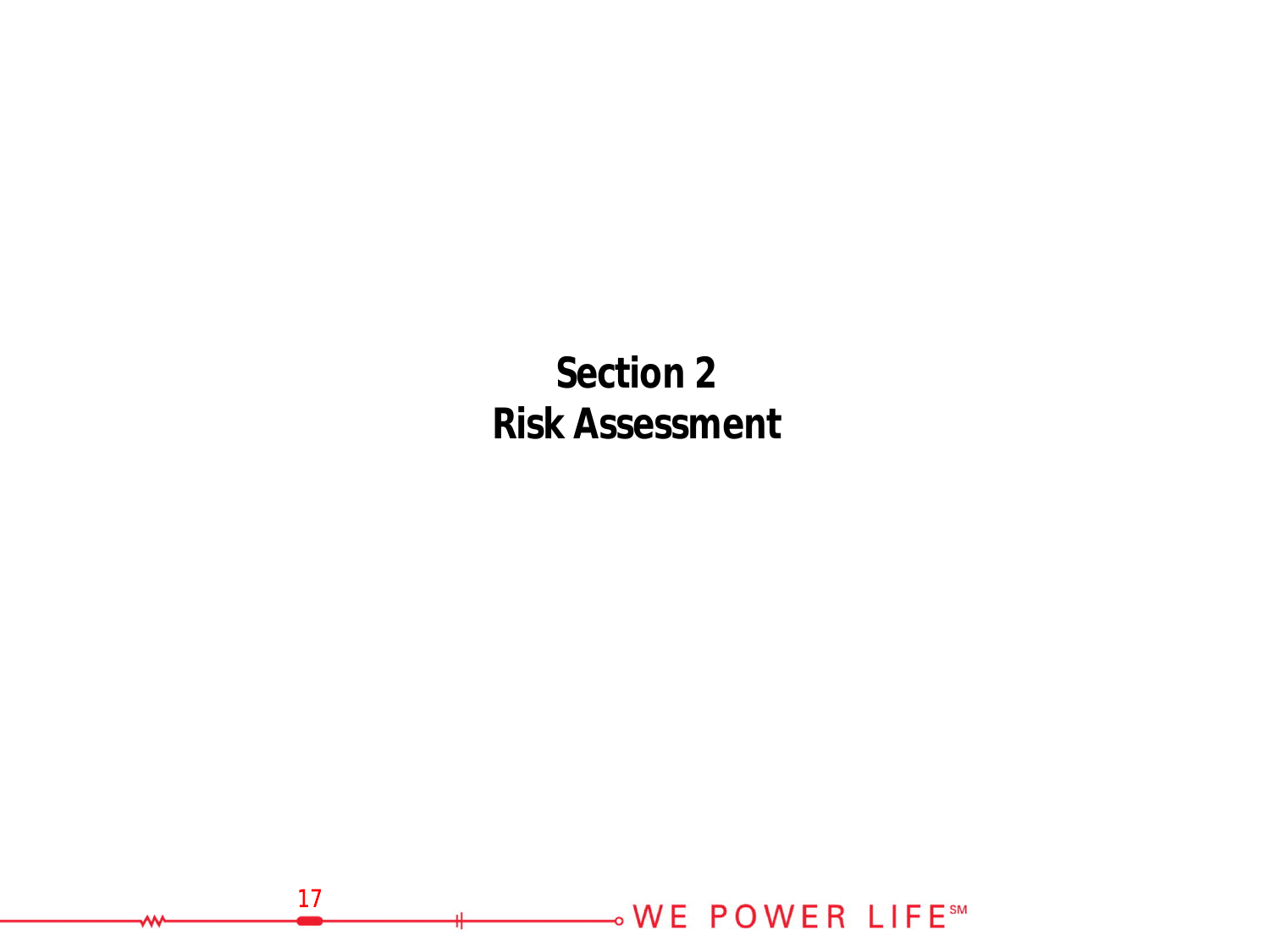## Stochastic Analysis

- **The stochastic risk assessment gives an indication of the variability of a Portfolio's costs as underlying assumptions change. For the 2018 IRP, the parties agreed during Technical Meeting #4 to run the stochastic assessment on four of the five downselected Portfolios given procedural schedule deadlines.**
- **The sensitivity of a Portfolio's performance for the 2018 IRP was assessed relative to changes in assumptions for natural gas prices and CO<sup>2</sup> emission prices through stochastic analysis. ENO proposes to evaluate the same variables for the 2021 IRP.**
- **Of the five portfolios proposed for downselection on slide 15, the Company proposes performing the stochastic analysis on the following four portfolios (Scenario-Strategy):**

 $_{\circ}$  WF POWER LIFF  $^{\circ}$  M

- $-1-1$
- 1-2
- $-2-2$
- 3-4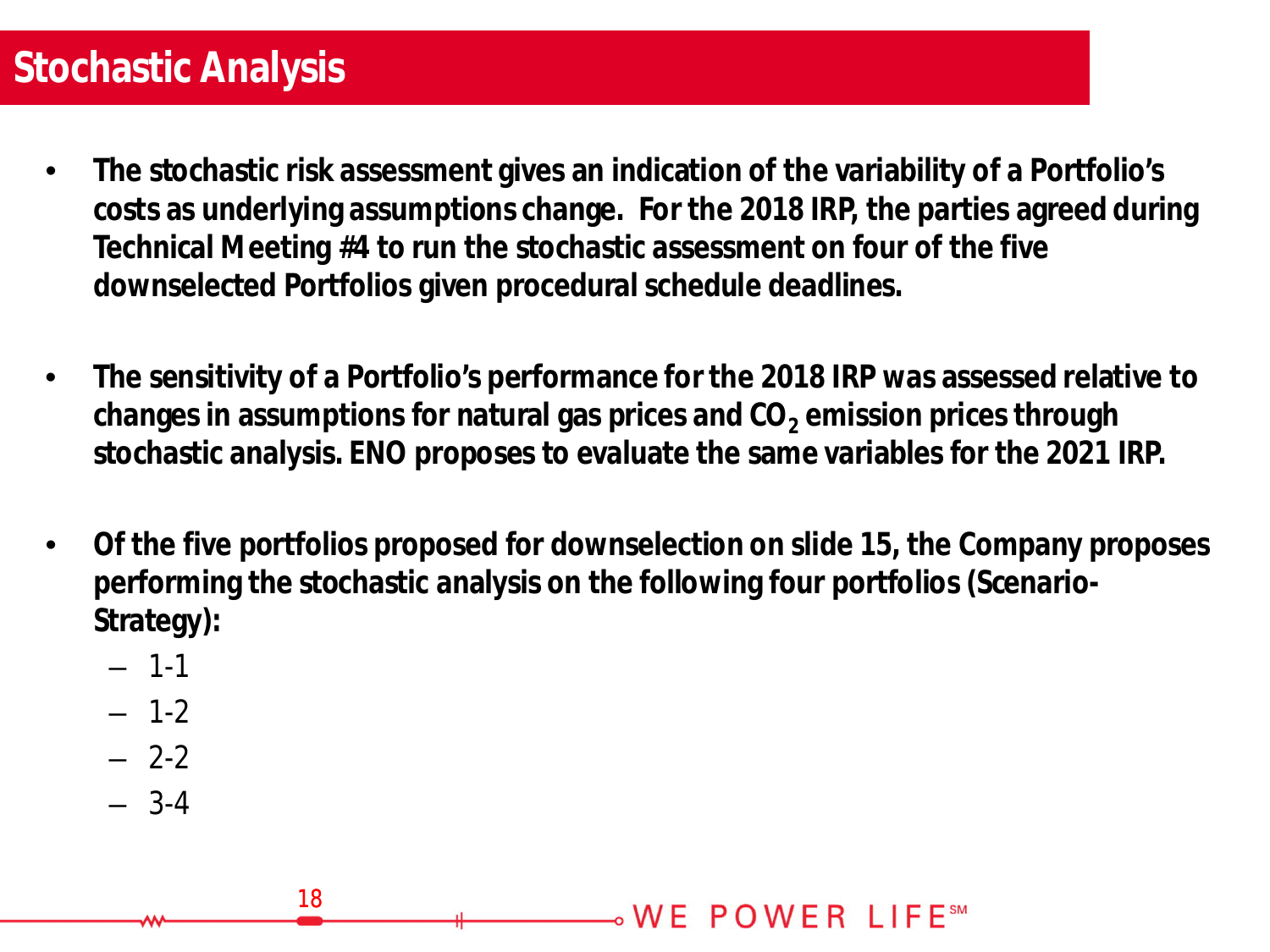**Section 3 Scorecard Metrics**

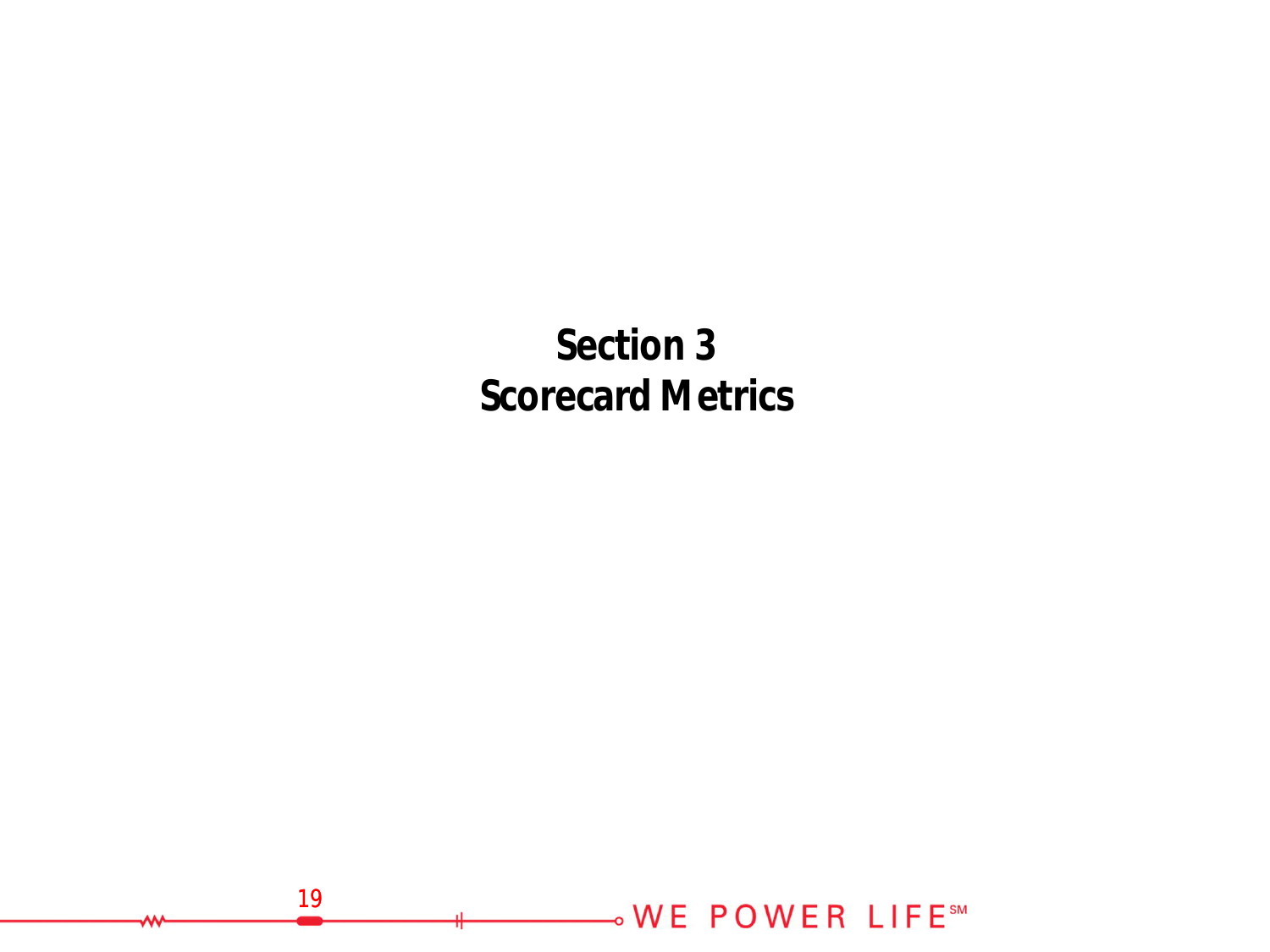# Scorecard Proposed at Technical Meeting #3

| Grading Scale (from A to D) <sup>1</sup>                                                          |                  |
|---------------------------------------------------------------------------------------------------|------------------|
| $\overline{\mathbf{C}}$<br>A<br><b>Scoring Parameters / Descriptions</b><br>B                     | D                |
| Utility Cost (Portfolio optimization in Aurora model)                                             |                  |
| $5.00 - 2.51$<br><b>Expected Value</b><br>>7.50<br>$7.50 - 5.01$                                  | $\leq$ 2.50      |
| <b>Utility Costs Impact on ENO's Revenue Requirements</b>                                         |                  |
| Net present value of revenue requirements<br>$5.00 - 2.51$<br>>7.50<br>$7.50 - 5.01$              | $\leq$ 2.50      |
| Nominal Portfolio Value (residential/other customer                                               |                  |
| classes) - initial 5 years of planning period<br>>7.50<br>$7.50 - 5.01$<br>$5.00 - 2.51$          | $\leq 2.50$      |
| <b>Risk/Uncertainty</b>                                                                           |                  |
| Distribution of potential utility costs<br>$5.00 - 2.51$<br>>7.50<br>$7.50 - 5.01$                | $\leq$ 2.50      |
| Range of potential utility costs<br>>7.50<br>$7.50 - 5.01$<br>$5.00 - 2.51$                       | $\leq$ 2.50      |
| Probability of high CO2 intensity - initial 5 years of                                            |                  |
| planning period<br>$< 33\%$<br>$> 33\%$<br>$>66\%$                                                | $= 100%$         |
| Probability of high groundwater usage - initial 5 years of                                        |                  |
| planning period<br>$< 33\%$<br>$> 33\%$<br>$>66\%$                                                | $= 100%$         |
| <b>Operational Flexibility</b>                                                                    |                  |
| Flexible Resources (MW of ramp)<br>>7.50<br>$5.00 - 2.51$<br>$7.50 - 5.01$                        | $\leq$ 2.50      |
| Quick Start Resources (MW of Quick-Start) <sup>2</sup><br>>7.50<br>$7.50 - 5.01$<br>$5.00 - 2.51$ | $\leq$ 2.50      |
| <b>Environmental Impact</b>                                                                       |                  |
| CO2 intensity (tons CO2/GWh)<br>>7.50<br>$7.50 - 5.01$<br>$5.00 - 2.51$                           | $\leq$ 2.50      |
| Groudwater usage (% of energy generated using                                                     |                  |
| Groundwater)<br>$< 33\%$<br>$> 33\%$<br>$>66\%$                                                   | $= 100%$         |
| <b>Consistency with City Policies/ Goals</b>                                                      |                  |
| Climate Action Plan -- 100% Low Carbon (% of Carbon                                               |                  |
| Free Energy from New Resource) $3$<br>100% Low Carbon<br>>66% Low Carbon<br>$>$ 33% Low Carbon    | < 33% Low Carbon |
| Climate Action Plan -- 255 MW Sola                                                                |                  |
| <b>Pending</b><br>$\mathbf{d}$ wisors Input $_{\tiny\text{0 MW}}$<br>MW in Portfolio)             | $< 150$ MW       |
| Climate Action Plan -- 3.3% Annual Energy Savings                                                 |                  |
| (CAGR over 20 years)<br>$\geq 3.3\%$<br>$>2.0\%$<br>$>1.0\%$                                      | $< 1.0\%$        |
| Macroeconomic Impact to CNO                                                                       |                  |
| Macroeconomic Factor (Jobs, local economy impacts)<br>N/A<br>N/A<br>N/A<br>$N = 4$                | N/A              |

**Notes:**

1. Except as otherwise noted, A is top quartile of Portfolios, B is second, C is third, and D is the bottom quartile

2. Quick-Start includes supply and demand side dispatchable resources

20 3. Carbon-free resource include Energy Efficiency

### WE POWER LIFESM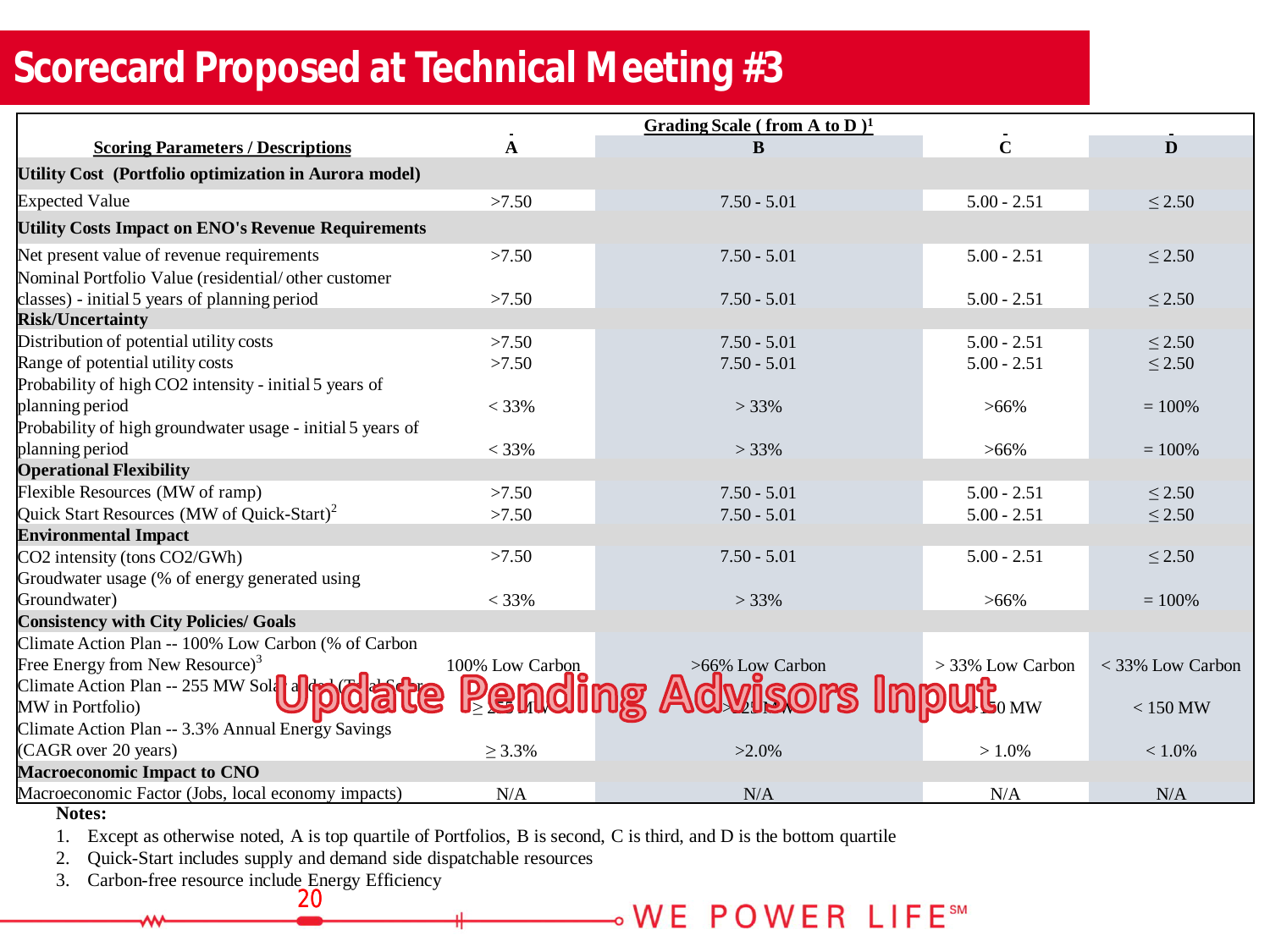# **Section 4 Energy Smart Program PY13-15**

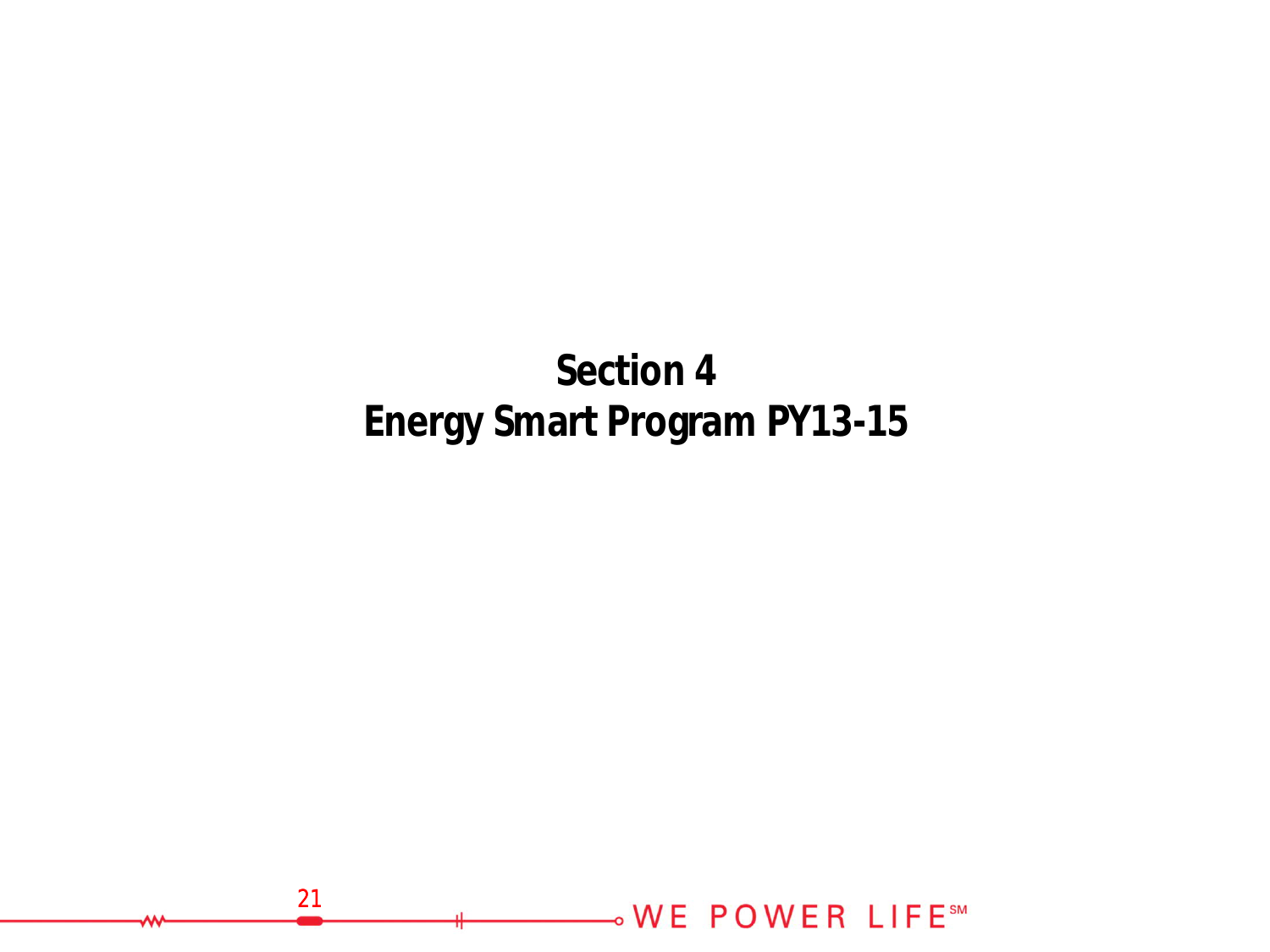### Energy Smart PY 13-15—Implementation Plan Timeline

22

| <b>IRP Technical Meeting #4</b>         | January 19, 2022       |
|-----------------------------------------|------------------------|
| 2021 IRP Report Filed                   | March 25, 2022         |
| IRP Technical Meeting #5                | April 29 - May 6, 2022 |
| <b>Intervenor Comments on Final IRP</b> | May 9, 2022            |
| Draft of Implementation Plan            | June 30, 2022          |
| <b>Proposed Technical Conference</b>    | July 11, 2022          |
| <b>Advisors' Report</b>                 | July 12, 2022          |
| <b>Implementation Plan Filing</b>       | <b>July 19, 2022</b>   |

**NE POWER LIFESM**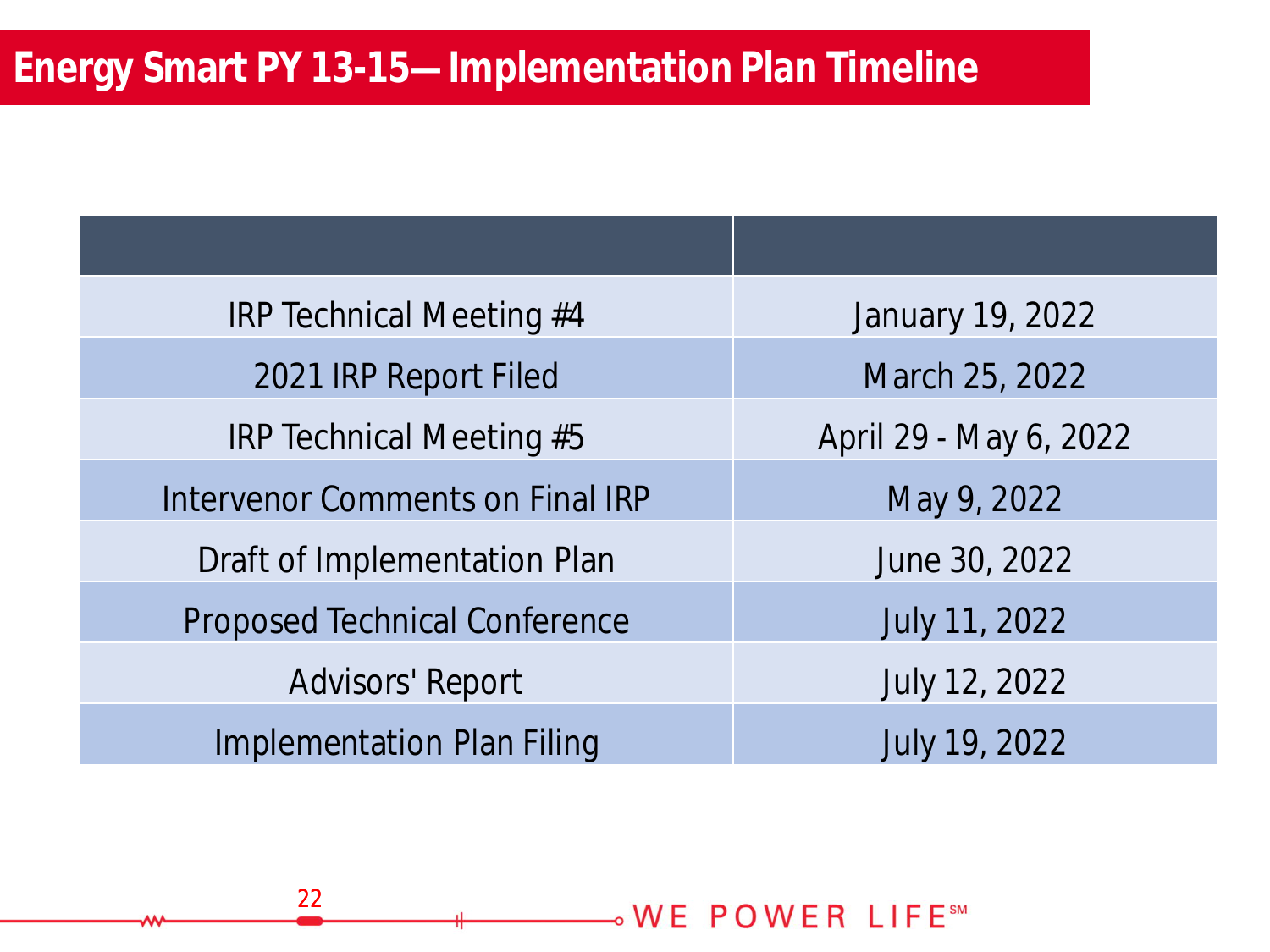| <b>Task Name</b>                                               | <b>Completion Date</b>   |
|----------------------------------------------------------------|--------------------------|
| <b>RFP Issued</b>                                              | December 21, 2021        |
| <b>Proposal Submission Deadline</b>                            | <b>February 11, 2022</b> |
| Contractors selected                                           | March 12, 2022           |
| Submission of ENO's choice of TPA and<br><b>TPE to Council</b> | March 25, 2022           |

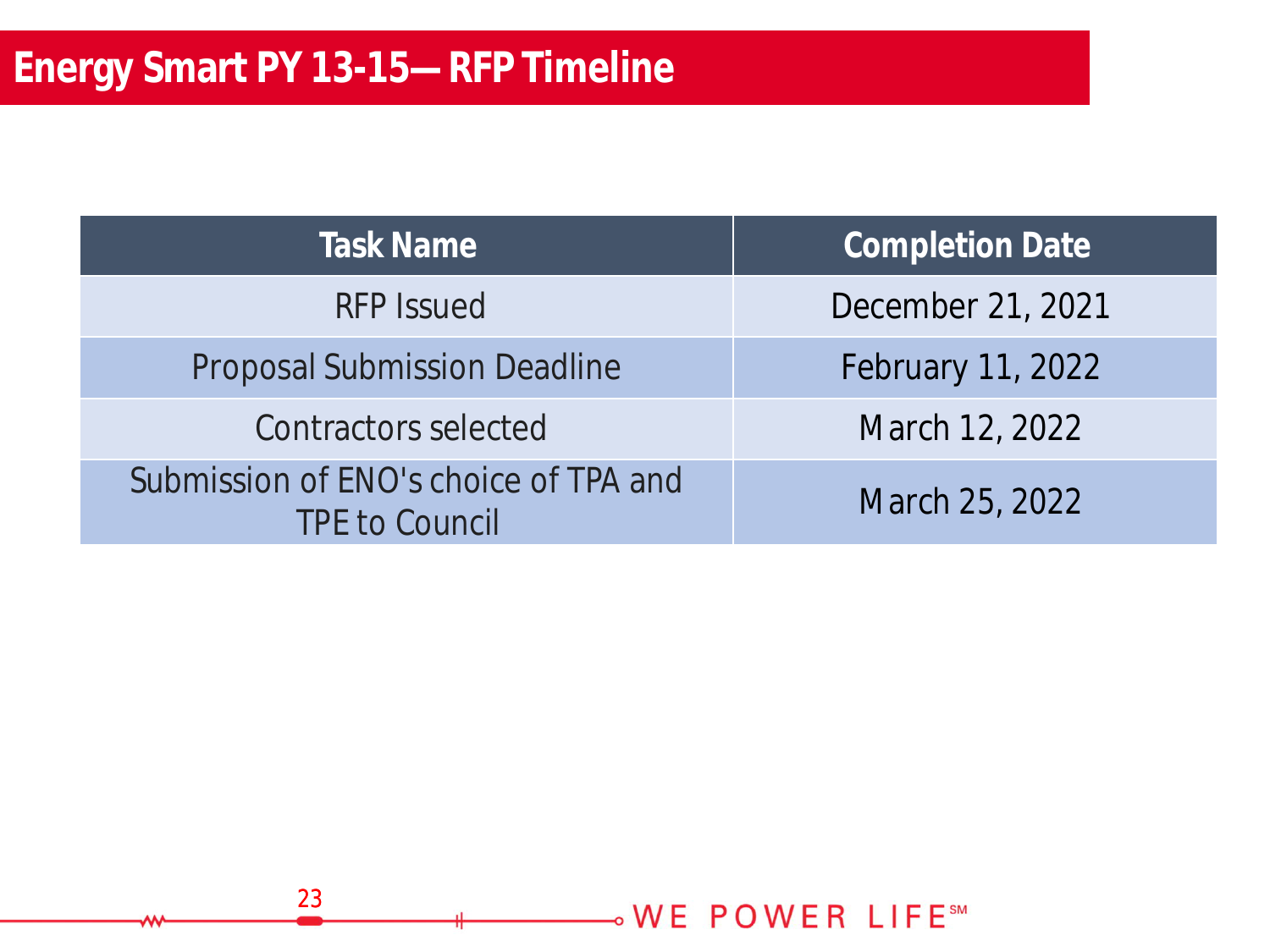### **Click to edit Master title style Energy Smart PY 13-15—DSM Program Matrix**

24

| <b>Current Programs</b>                                                | Guidehouse                    | <b>GDS</b>                          |
|------------------------------------------------------------------------|-------------------------------|-------------------------------------|
|                                                                        | <b>Energy Efficiency</b>      |                                     |
| Home Performance w Energy Star Home Performance w Energy Star          |                               | Home Performance                    |
| A/C Solutions                                                          | <b>HVAC</b>                   | <b>High Efficiency Tune-Ups</b>     |
| <b>Retail Lighting and Appliances</b>                                  | Retail                        | Residential Lighting and Appliances |
| <b>Residential Behavioral</b>                                          | <b>Residential Behavioral</b> | Scorecard                           |
| <b>Income Qualified Weatherization</b><br><b>Multifamily Solutions</b> | Low Income_Multifamily        | Low Income<br>Multifamily           |
| <b>School Kits</b>                                                     | <b>School Kits</b>            |                                     |
| <b>Small C&amp;I Solutions</b>                                         | Small C&I                     |                                     |
| Large C&I Solutions<br><b>New Construction</b>                         | Large C&I                     | Large C&I                           |
| <b>Publicly Funded Institutions</b>                                    |                               |                                     |

**.WE POWER LIFE<sup>SM</sup>**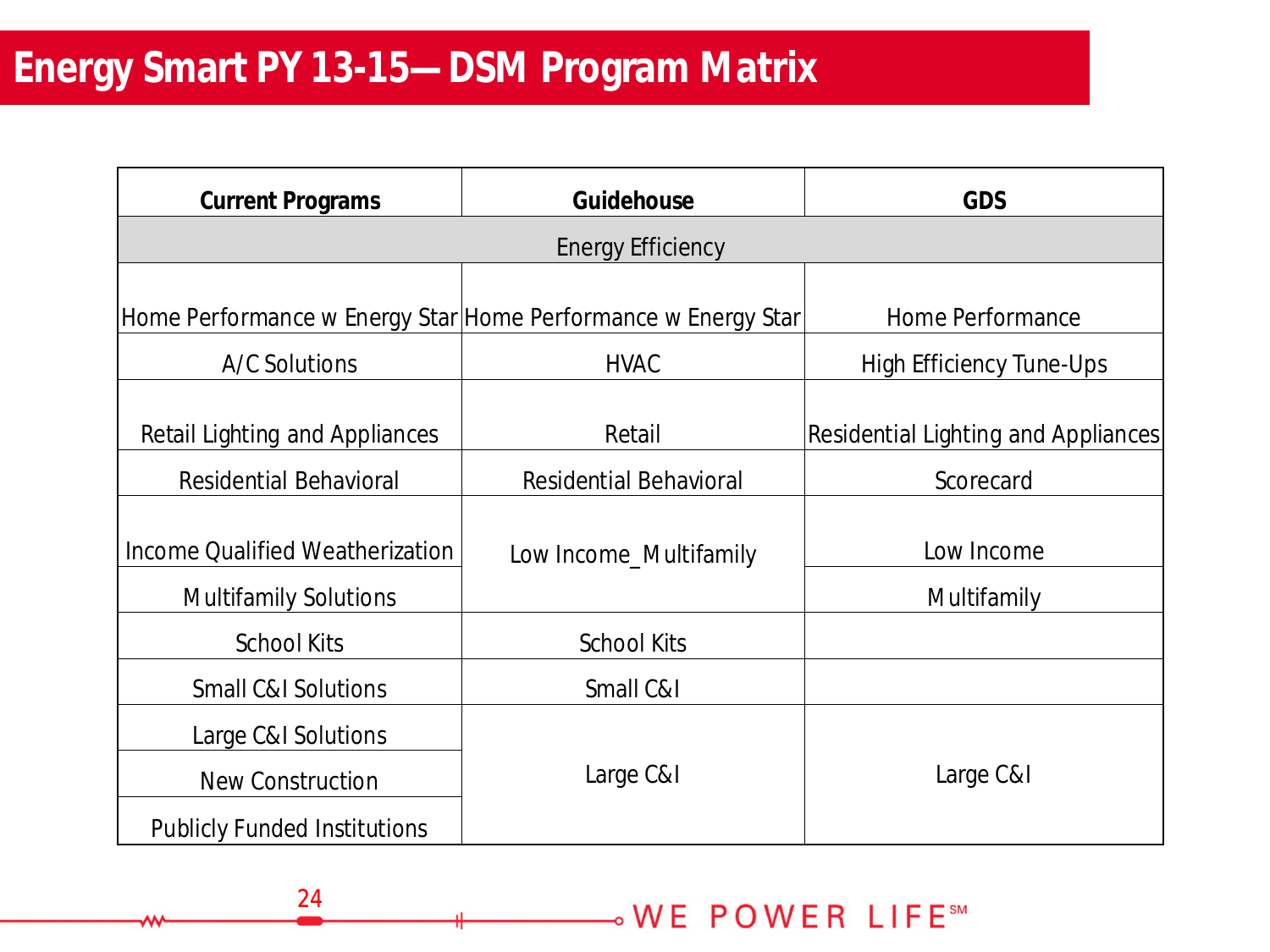# Energy Smart PY 13-15—Potential New DR Programs

- 1. Residential
	- A. Electric Vehicle Charging (Pilot)
	- B. Battery Storage (Pilot)
	- C. Critical Peak/ Dynamic Pricing (Pilot)
- 2. Small C&I
	- A. Smart Thermostats
	- B. Alternative Small C&I curtailment options offering two-way control
	- C. Electric Vehicle Charging (Fleet Electrification) (Pilot)
	- D. Battery Storage (Pilot)
	- E. Critical Peak/ Dynamic Pricing (Pilot)
- 3. Large C&I
	- A. Electric Vehicle Charging (Fleet Electrification) (Pilot)
	- B. Battery Storage (Pilot)

25

C. Critical Peak/ Dynamic Pricing (Pilot)

⊸WE POWER LIFE℠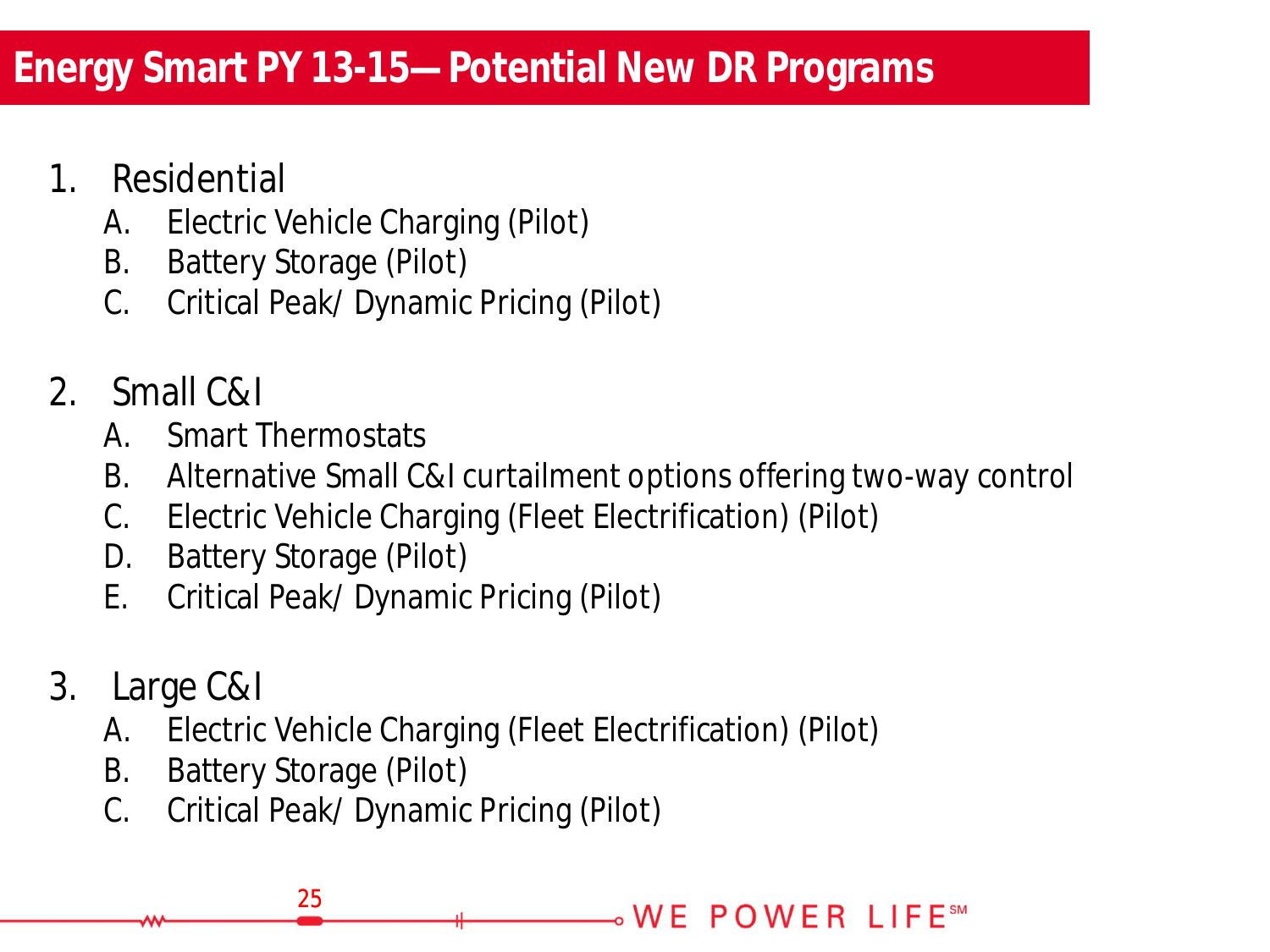# **Section 5 Timeline and Next Steps**